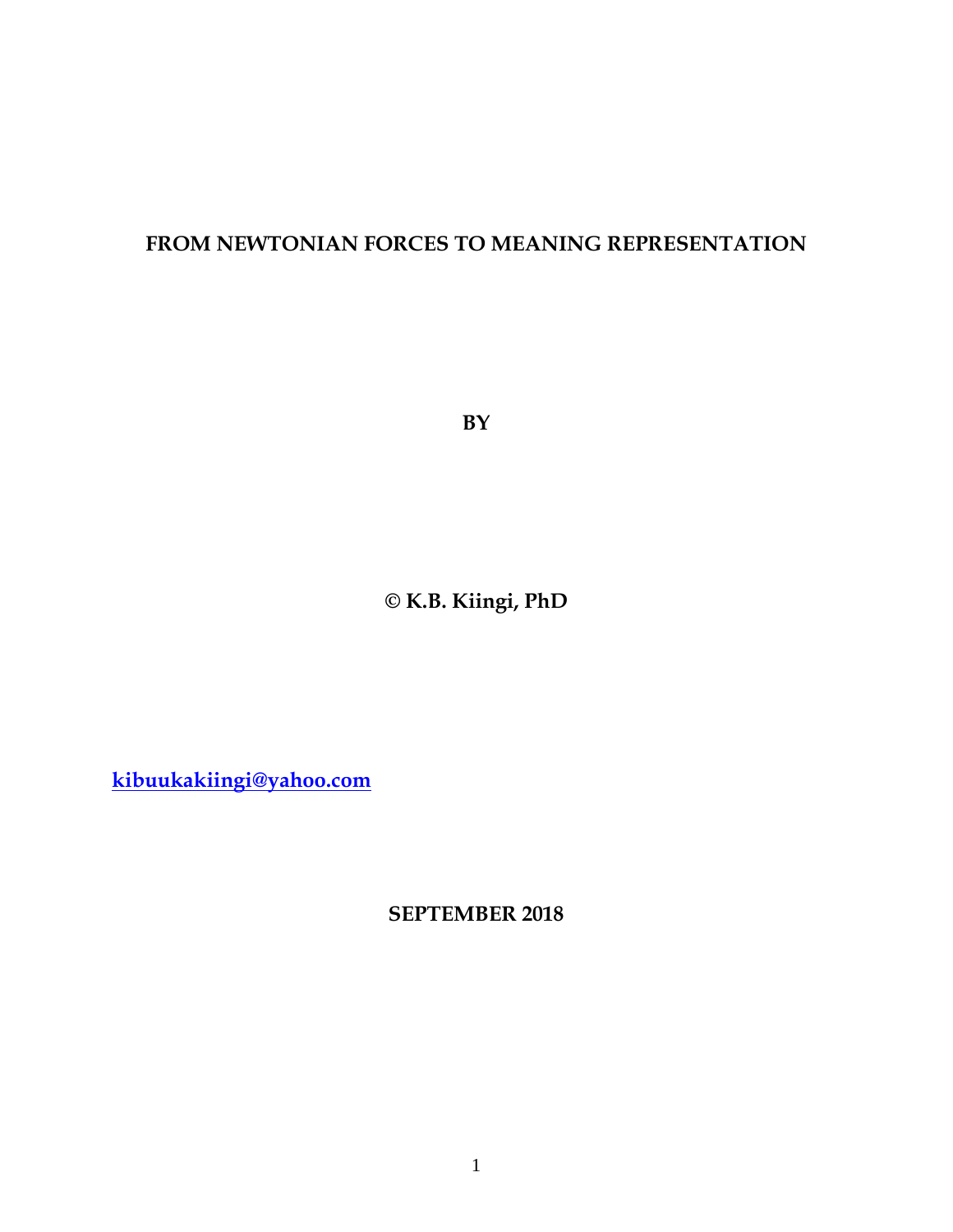#### **FROM NEWTONIAN FORCES TO MEANING REPRESENTATION**

© K.B. Kiingi, PhD

In this contribution I undertake the task of proposing a solution to a significant problem in semantic role theory. The central objective that I wish to pursue in this paper is to apply the proposed solution to meaning representation, yet another problem that mainly features in current computational linguistics.

#### 1. PRESENTING THE PROBLEM

In order to state the problem to be tackled in this paper, I propose to make contact with four texts on English Language and linguistics. The intended contact pertains to their treatment of role theory.

In their influential grammar of the English language Quirk et al (1985: 741) duly remind us that

analysis of participant roles has not achieved a general consensus, nor has it fully explored all distinctions … [their] description must therefore be considered tentative.

On the other hand, Brown and Miller (1991: 308) justify their description of role theory by "its offering a degree of both generality and particularity [although] it has no easily defended validity … [and] there seems to be no alternative in the current state of knowledge."

While Fromkin et al (2003: 192) prefix their list of roles with a reassurance to the effect that "the list is not complete", Larson and Segal's (1995: 489) considered stance on the nature and number of semantic roles is the most pessimistic, for they write: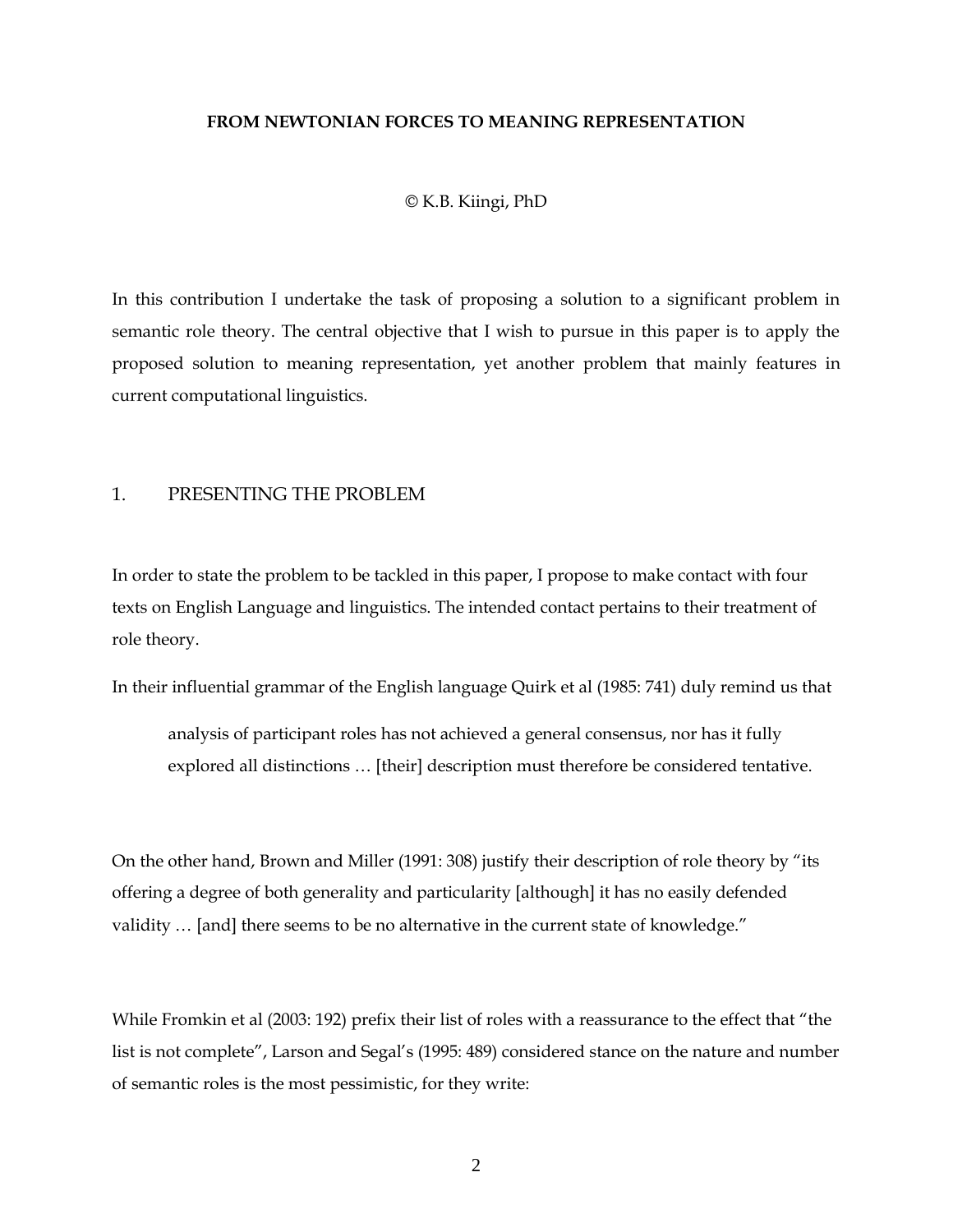The upshot is that we regard the question of which thematic roles there are and how they are defined as empirical ones, to be resolved in the usual way: by investigations that construct specific theories making detailed and specific predictions. Preliminary theories of this kind have been proposed; however, it is likely that resolving thematic roles precisely will require a great deal of investigation, involving domains beyond linguistics. It is worth remembering that fully 22 centuries elapsed between the first suggestion of the atomic theory of matter, in which all substances were factored into earth, water, air, and fire, and the elaboration of atomic theory by John Dalton, in which a more complete and satisfactory set of atomic constituents was proposed. Finding elementary constituents can evidently be a long-term project.

Admittedly, the development of atomic theory was tortuous; but we need not resign ourselves to a similar state-of-affairs with regard to role theory. Taking my cue from Larson and Segal, consequently, I embark on the quest for semantic roles, in relevant areas beyond linguistics with extraordinary keenness on mechanics.

#### 2. THE FORCE-PREDICATE THEORY

In this paper I employ the term "Newtonian forces" to refer to forces which are captured by means of Newton"s Laws of Motion. Furthermore, by "semantic roles" I mean labels such as "agent", "instrument", "affected", "patient" and "experiencer" variously used in current linguistic literature. Although it may be a far-fetched idea to unify physics ( or mechanics to be more exact) and theoretical linguistics, the central thesis I am advancing in this paper is that there is a one-to-one correspondence between Newtonian forces and semantic roles. At this point it will be helpful to state Newton"s laws of motion:

3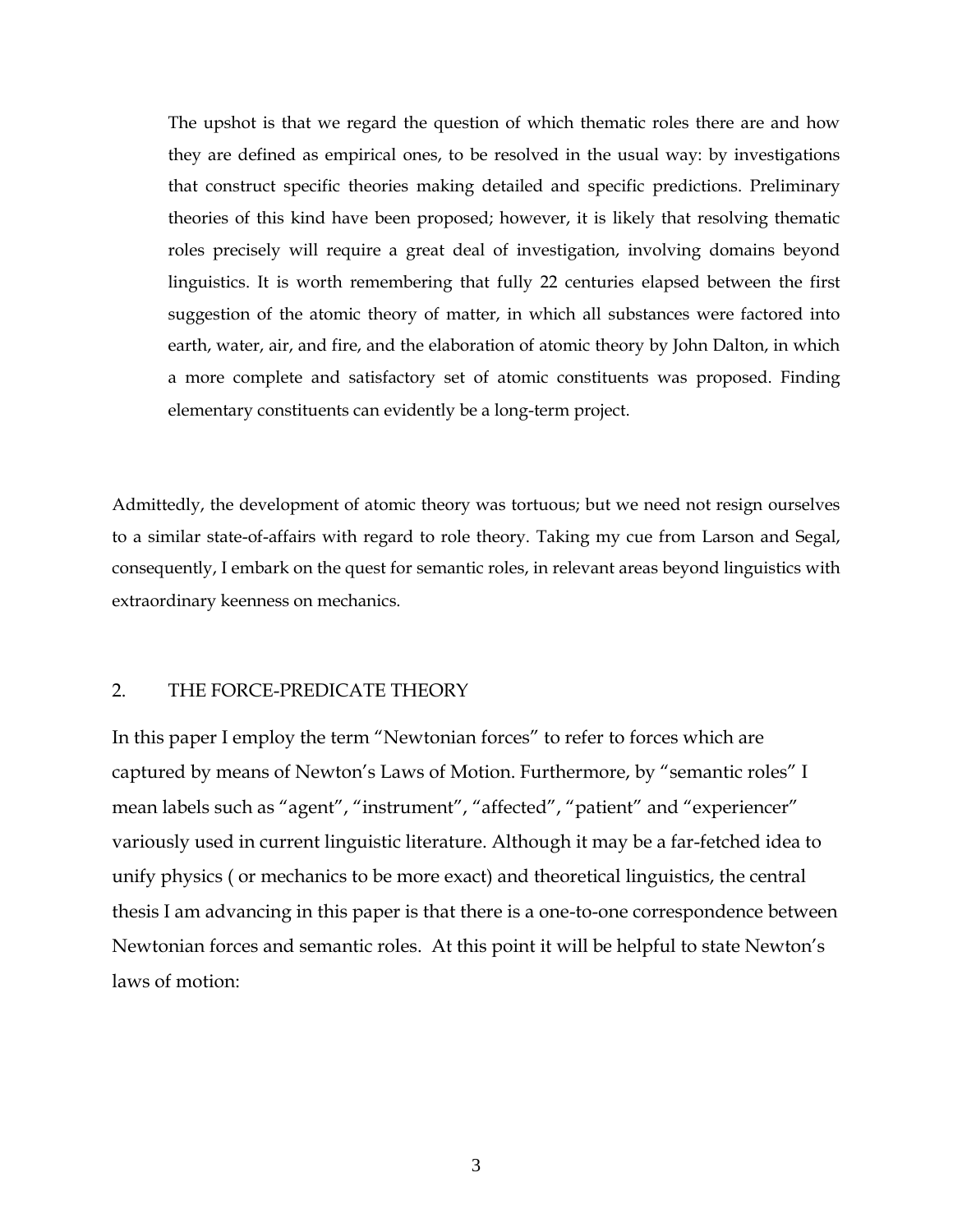- (1) Newton"s First Law of Motion states that if the resultant external force acting on a particle is zero, then it will either remain at rest (if it is already at rest) or it will move at a constant speed in a straight line(if it is already in motion).
- (2) Newton"s Second Law of Motion states that if the resultant external force acting on a particle is non-zero, then it will move with an acceleration proportional to the mass of the particle and in the direction of the force.
- (3) Newton"s Third Law of Motion states that if two particles are in contact, then the force exerted on particle 2 by particle 1 is equal and opposite to the force exerted on particle 1 by particle 2.

### Letting

| F                  | $=$ | resultant external force acting on the particle                |
|--------------------|-----|----------------------------------------------------------------|
| $\overline{O}$     | $=$ | zero vector                                                    |
| $\vec{\mathbf{v}}$ |     | velocity (i.e. speed in a given direction) of the particle     |
| m                  | $=$ | mass of the particle                                           |
| $\vec{a}$          |     | acceleration (i.e. change of $\vec{v}$ in time of the particle |

Newton"s Laws of Motion can be more compactly stated as follows:

Newton I: **F**  $\rightarrow$ =**O**  $\rightarrow$ , then either  $\vec{\mathbf{v}} = \vec{\mathbf{0}}$  $\rightarrow$ or  $\vec{v}$  = constant

Newton II: **F**  $\rightarrow$ ≠ **O**  $\rightarrow$ , then **F**  $\rightarrow$ = m **a**  $\rightarrow$ 

Newton III: If particles 1 and 2 are in contact, then  $\mathbf{F}_{12}$  $\rightarrow$  $=$   $-{\bf F}_{21}$  $\rightarrow$ .

The force-predicate theory stipulates that at the beginning of semantic representation the brain maps situations one-to –one into Newton"s laws of motion. Then another oneto-one mapping from Newton's laws into semantic roles follows. Finally, semantic roles combine to form predicates.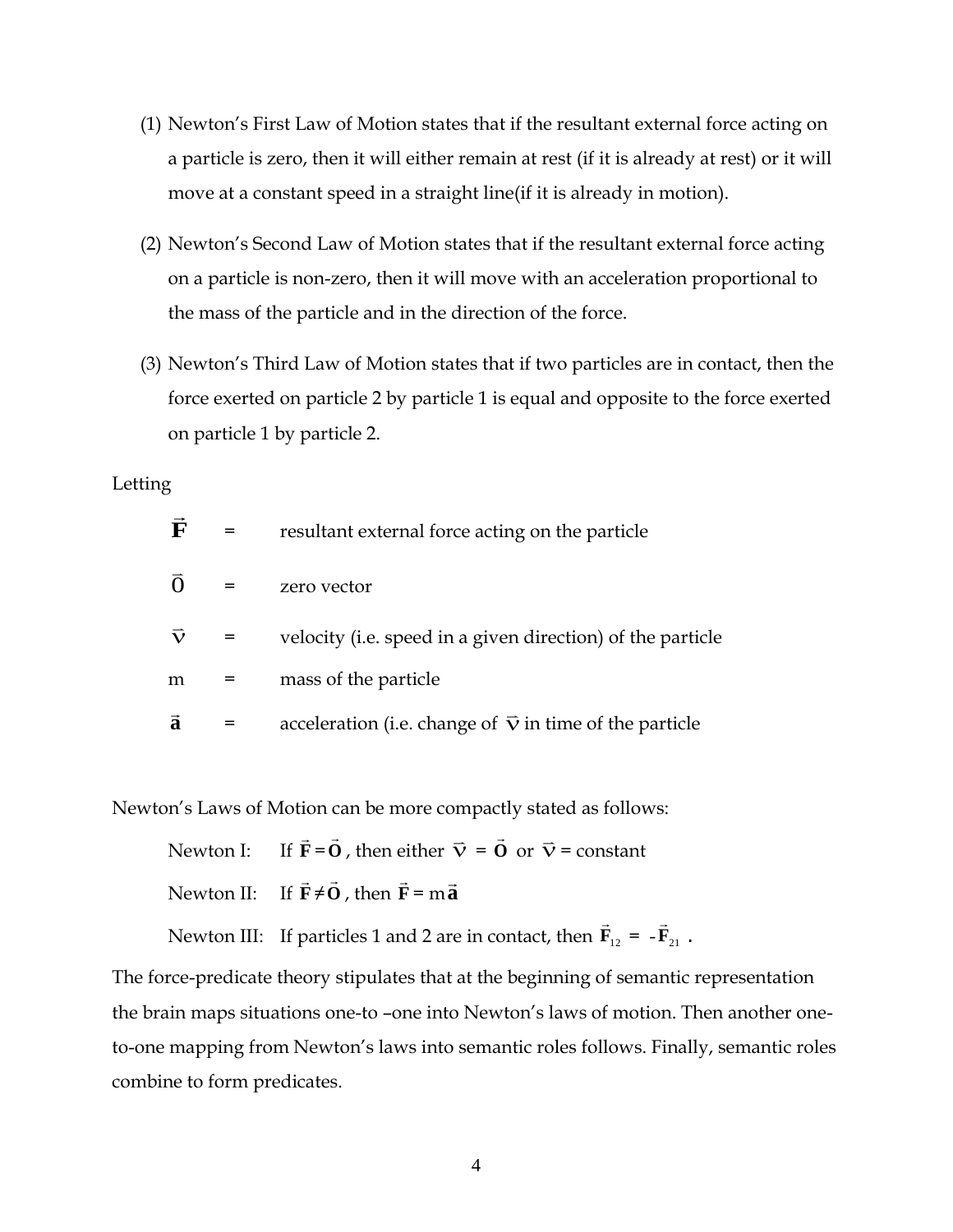Concretization of the theory follows immediately. First, we consider Newton"s first law of motion, or Newton I for short.



If the situation (represented by the box) is that of relative motion or rest, then the first mapping leads to Newton I. Then the force-role mapping leads to semantic roles  $[\Sigma]$  and [R], where  $[\Sigma]$  is the change-bearer [B] or nonchange-bearer [Z] and [R] is a reference. The semantic roles  $[\Sigma]$  and  $[R]$  combine to form the relative predicate  $[\Sigma R]$ . Secondly, for Newton II we correctly expect a different pair of semantic roles.

 $\overline{\phantom{a}}$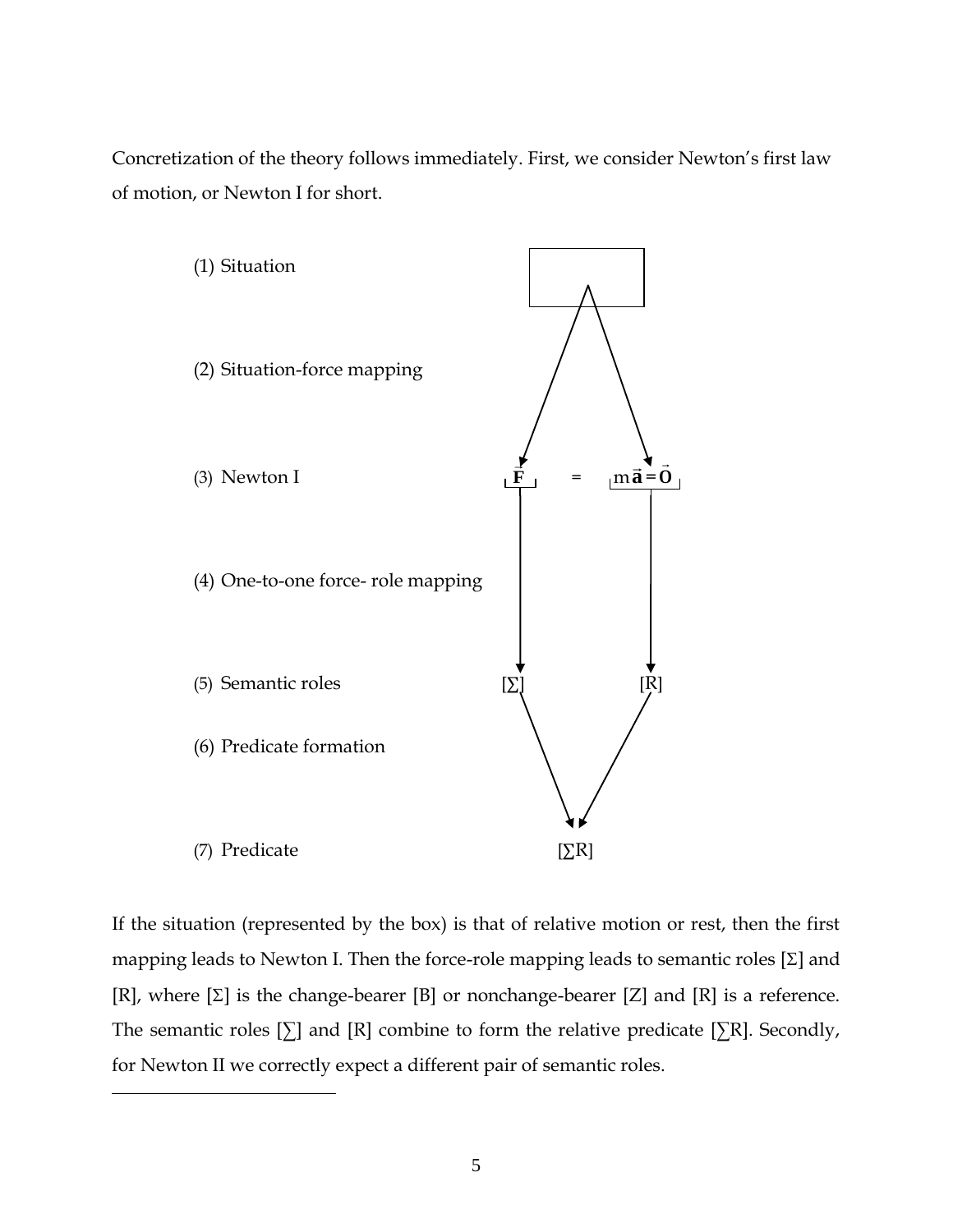

Unlike Newton I which is obeyed by uniform motion or rest, Newton II concerns accelerated motion. [Φ] is a dynamic causer [C] or a static causer [K] , and [E] is a causee. [Φ] and [E] combine to form the causative predicate [ΦE]. Finally, Newton III

 $\overline{\phantom{a}}$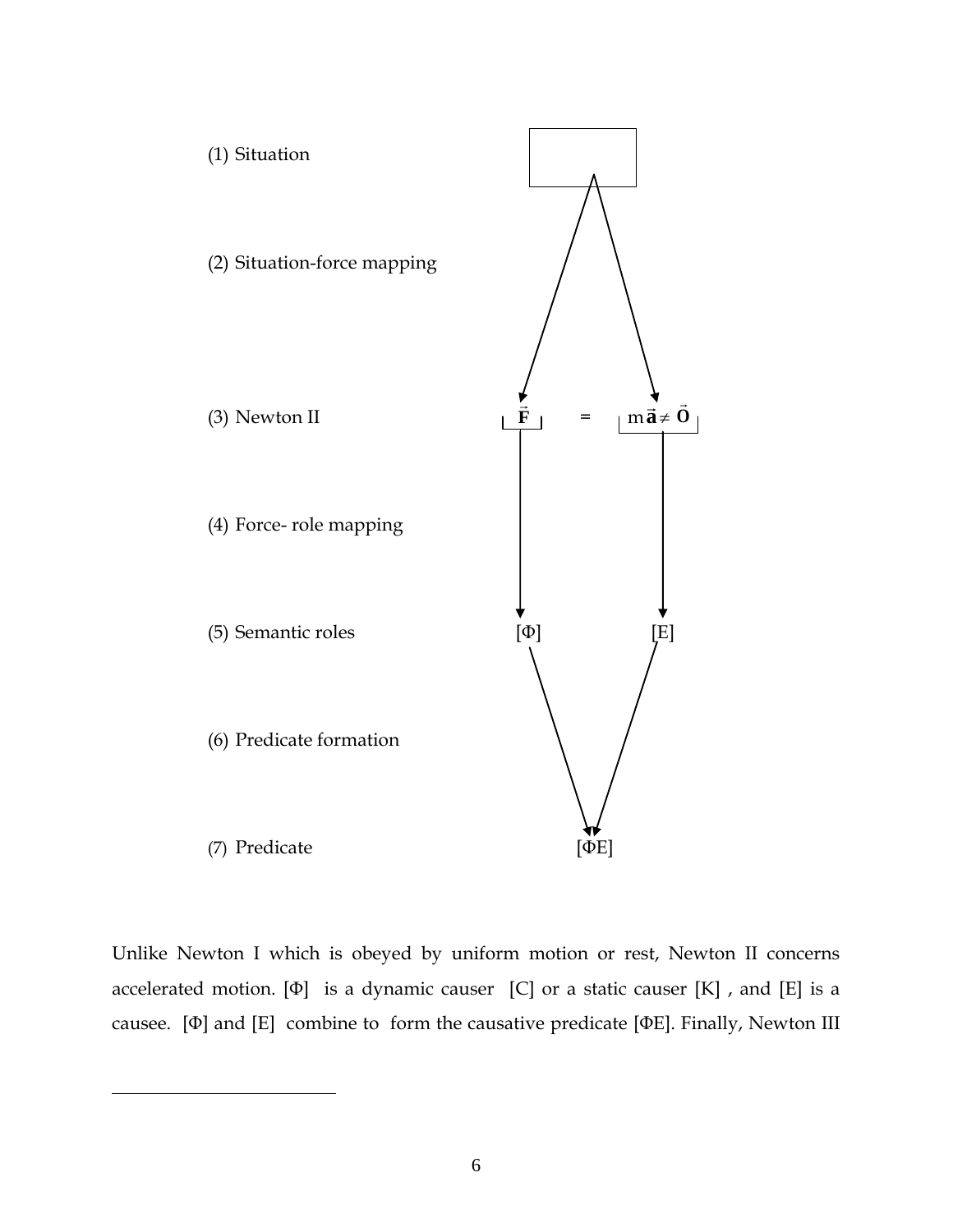is mapped into  $[\psi]$  a contactor (which can be dynamic  $[N]$  or static  $[T]$ ) and  $[A]$  a contactee.

![](_page_6_Figure_1.jpeg)

[ $\psi$ ] and [A] combine to form the contactive predicate [ $\psi$ A].

 $\overline{\phantom{a}}$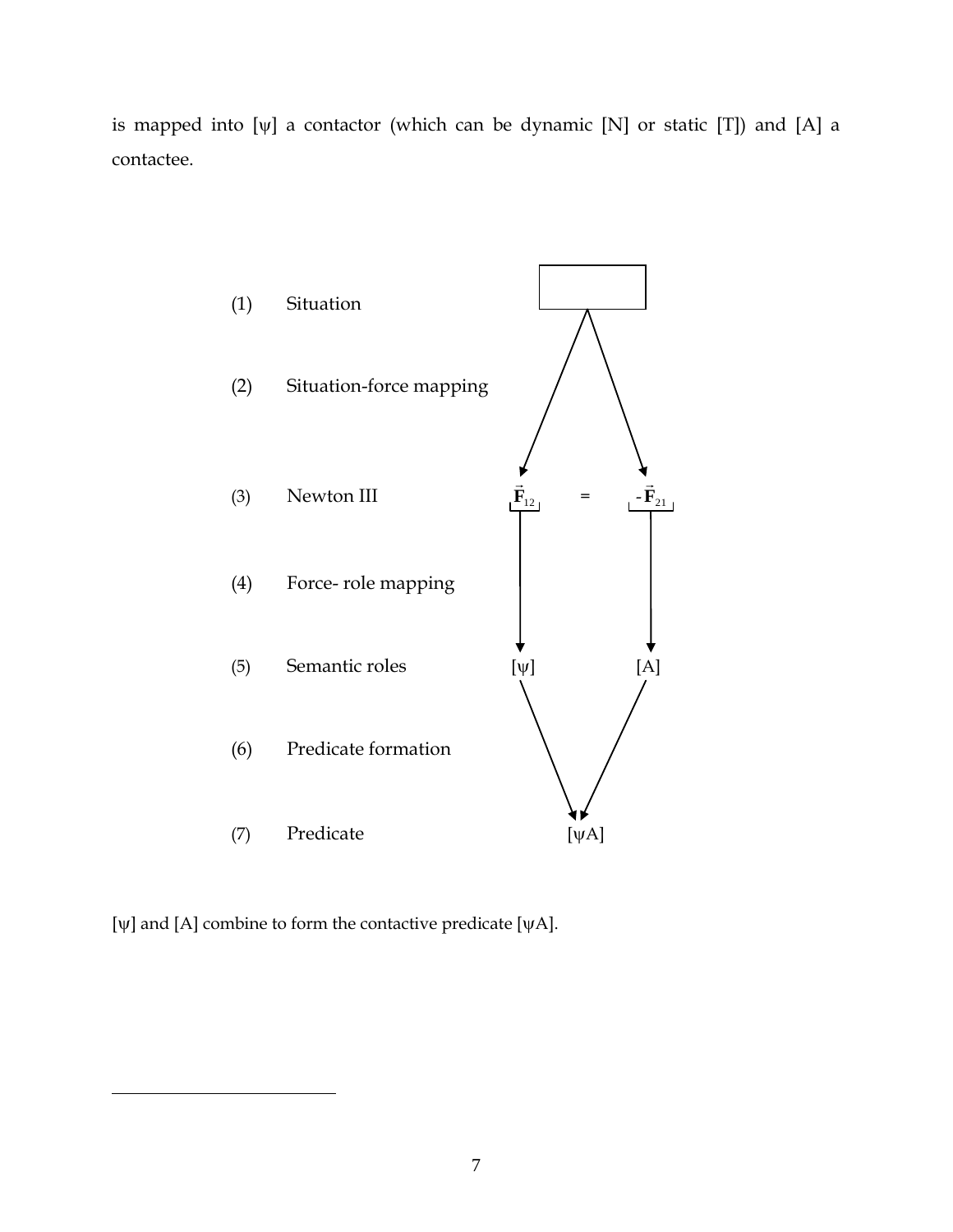Whether there obtains a mere one-to-one correspondence between Newtonian forces and semantic roles or not, is an issue we shall be addressing later on. For now, we can answer the question posed in the spirit of Larson and Segal (in Sec 1): Is the number of semantic role types precisely determinable; and, if so, which semantic role types are there? There are nine and only nine semantic role types; and six and only six semantic predicate types. To Newton 1 corresponds the role types [B], [Z] and [R]; and the predicate types [BR] and [ZR]. To Newton II corresponds the role types [C], [K], and [E]; and the predicate types [CE] and ]KE]. And to Newton III corresponds [N], [T] and [A] as role types; and [NA] and [TA] as predicate types.

If semantic roles do contribute to sentence meaning and computational linguists are very intensely concerned with formalization of sentences, then it would not sound impertinent to originate an instrument of meaning representation. To this end, we present (in Sec 3) a rigorously formal language of the force-predicate theory.

## 3. MEANING REPRESENTATION

The formal language of the force-predicate theory consists of four parts: undefined terms, unproved assertions, defined terms, and special symbols as set out below.

# (1) **Undefined terms**

- (a) **semantic entity**: r
- (b) **semantic roles**: change bearer [B], nonchange bearer [Z], reference [R], dynamic causer [C], static causer [K], causee/result/effected [E], dynamic contactor/affector [N], static contactor/affector [T], contactee/affected [A]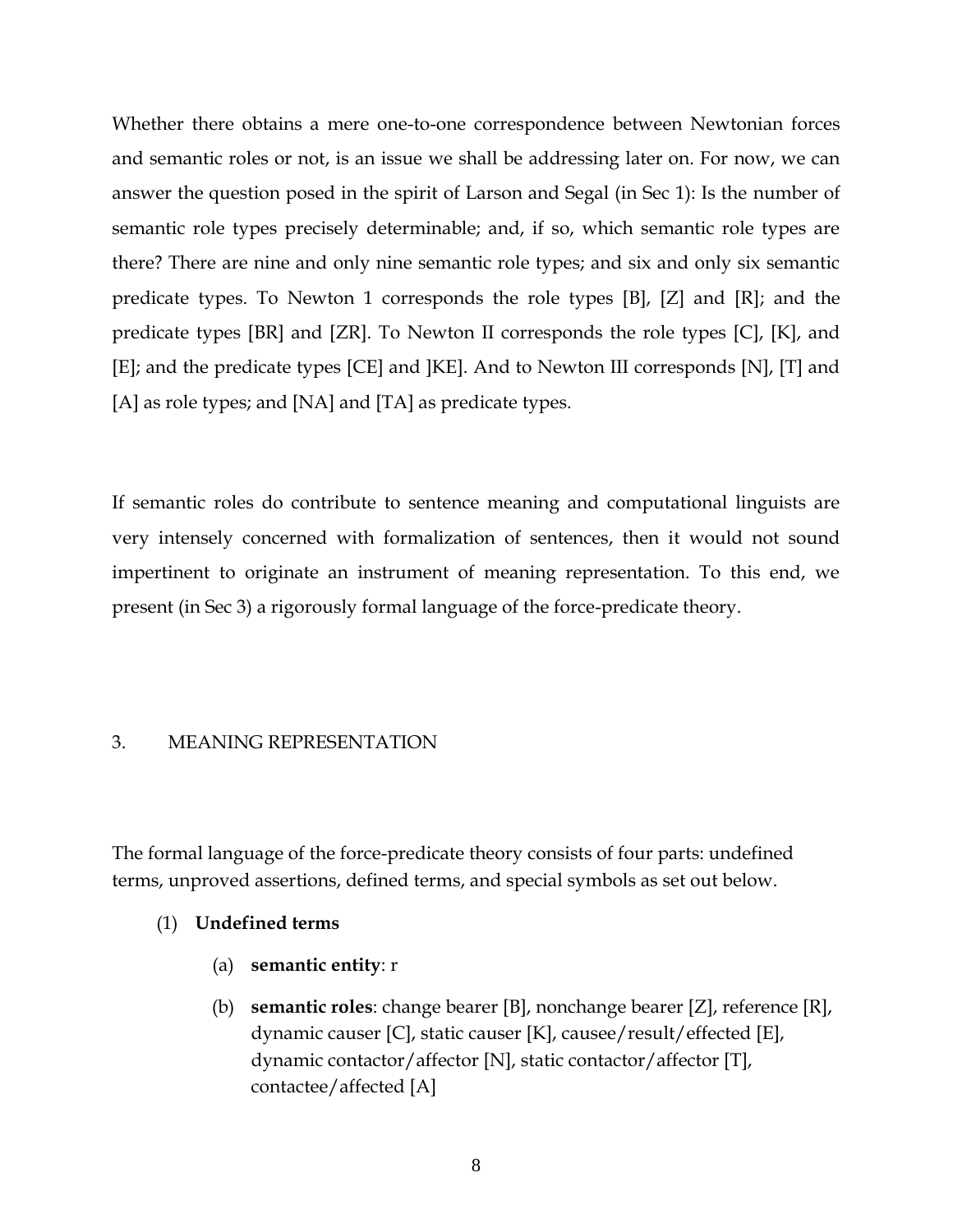#### (c) **semantic domains**:

- (i) propositional  $\tau''$ , sentential  $\sigma''$
- (ii) composite  $g''$ , abstract a'', material m'', sex v'', human h'', sign j", change δ" , zero change ω"
- (iii) organism body  $b''$ , cognitive c', perception  $p''$ , feeling  $e''$ , axiological u", imaginative i", communicate k", psychomotor s"
- (iv) form f", mode w", direction d", space  $\ell$ ", time t", quantity q", number n"
- (v) domain variables: x" , y" , z"

### (2) **Unproved assertions**

**Axiom 1**: Semantic role and predicate formation in the human brainmind is caused by Newtonian forces.

**Axiom 2**: Different packets of energy are expended in the formation of relative, causative, and contactive predicates.

**Axiom 3**: Every semantic predicate in either a verbal or a non-verbal language is reducible to a relative, causative, or contactive predicate.

### (3) **Defined terms**

- (a) An **elementary semantic predicate** is defined as  $[\Theta_1\Theta_2]$ , where  $[\Theta_1]$  and  $[ $\Theta_2$ ] are semantic roles such that there are six and only six elementary$ predicate types: [BR], [ZR]. [CE], [KE], [NA], and [TA].
- (b) If  $\pi_1$ ,  $\pi_2$  and  $\pi_3$  are elementary predicates, then  $\pi$  is a complex predicate in
	- (i)  $\pi = \pi_1[\pi_2]$
	- (ii)  $\pi = [\pi_1] \pi_2$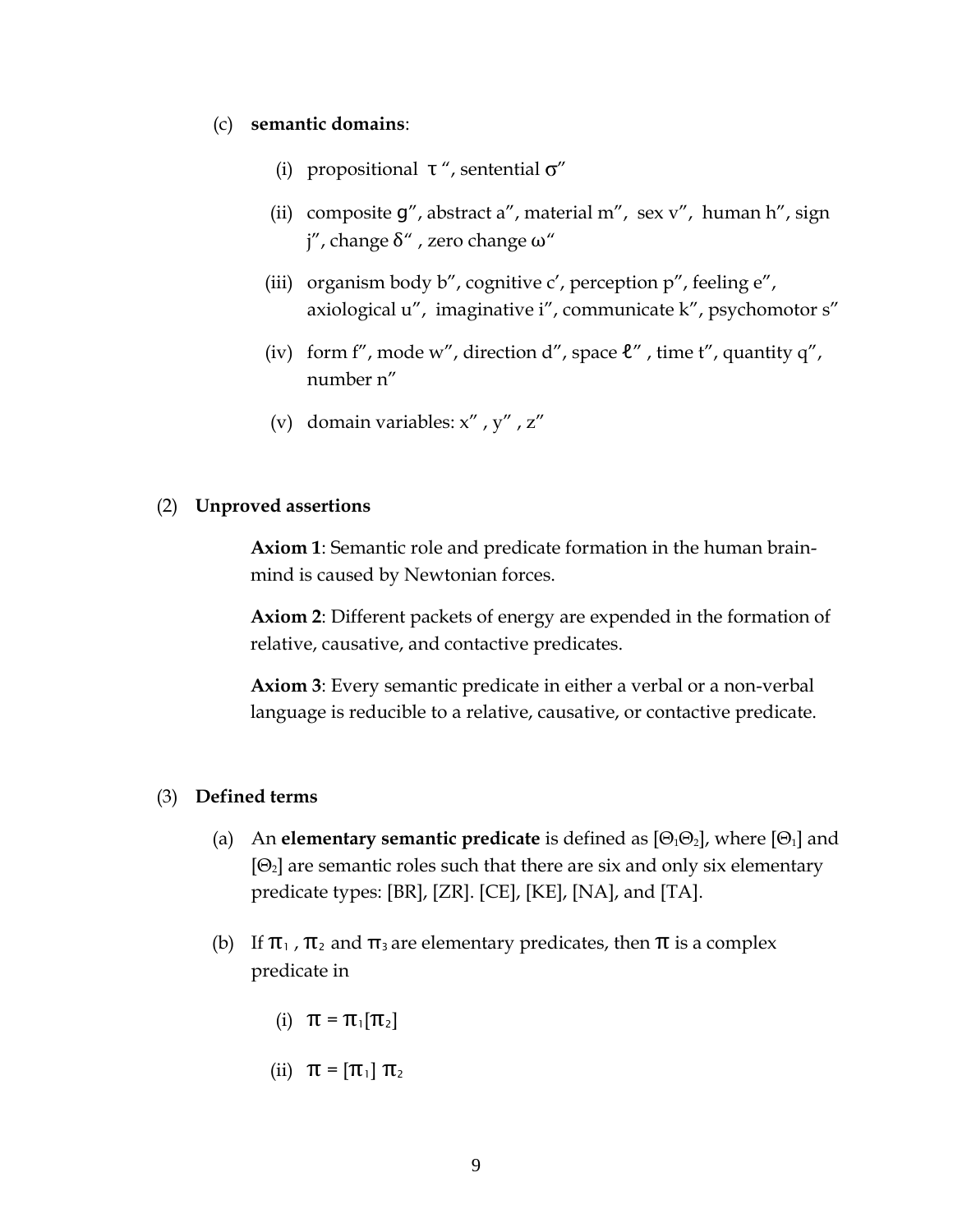(iii)  $\pi = \pi_1[\pi_2[\pi_3]]$ 

(iv) 
$$
\pi = [[\pi_1][ \pi_2]] \pi_3
$$

- (c) A **proposition** is defined as  $r_1(x_1''(y_1''))$   $\pi r_2(x_2''(y_2))$ .
- (d) A **canonical sentence** is a **temporalized proposition**.
- (e) A **non-canonical sentence** is either

 $\Omega[r(\sigma'')]$  or  $\Omega r_i(x_i''(x_k'')) [r(\sigma'')],$ 

where  $\Omega$  is

- (i) ∙ a statement operator
- (ii) ? a question operator
- (iii) —• a directive operator
- (iv) ! an exclamation operator

## (4) **Special symbols**

- (a) **Compositeness** is indicated by a slash:
	- (i) domain combination :  $r (g''(x''/y''))$  (forward slash)
	- (ii) domain separation:  $r (g''(x' \ y''))$ (backslash)
- (b) **Degree** indicated by vertical bars

| (i)   | $\ast$       | for the lowest degree | e.g. $r(\sqrt{kx''})$    |
|-------|--------------|-----------------------|--------------------------|
| (ii)  | $\downarrow$ | for a lower degree    | e.g. $r(\downarrow x'')$ |
| (iii) | $\mathbb{L}$ | for equality          | e.g. $r(\ x'')$          |
| (iv)  |              | for a higher degree   | e.g. $r(\uparrow x'')$   |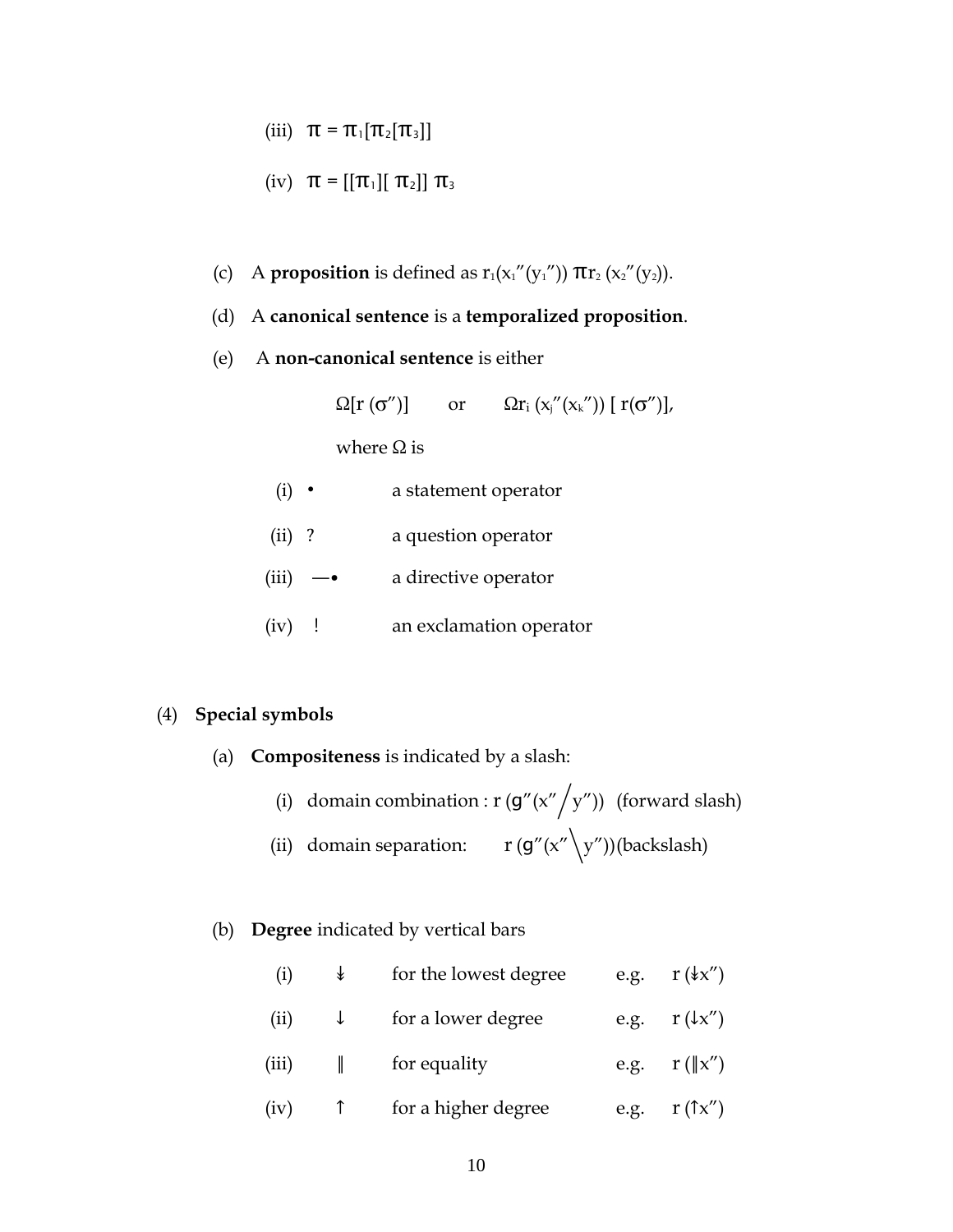| (v) | for the highest degree | e.g. | r $(\hat{\uparrow}x'')$ |
|-----|------------------------|------|-------------------------|
|     |                        |      |                         |

# (c) **Delimiters**

| (i)  | ( )   | round brackets for domain delimiting                                         |
|------|-------|------------------------------------------------------------------------------|
| (ii) | $\pm$ | square brackets for role, predicate, proposition,<br>and sentence delimiting |

## (d) **Negators**

|      |  |  | hook for entity negation |          |
|------|--|--|--------------------------|----------|
| (ii) |  |  |                          | (cf(b)c) |

# (e) **Numerals**

- (i) **Prefixed Arabic numerals** for domain sequence, thus r(1x") initial,  $r(2x'')$  intermediate,  $r(3x'')$  final
- (ii) **Superscripted Arabic numerals** for domain sequence nuancing, thus

|  |  |  |  | , $1^{-4}$ , $1^{-3}$ , $1^{-2}$ , $1^{-1}$ , $1$ , $1^{+1}$ , $1^{+2}$ , $1^{+3}$ , $1^{+4}$ ,                                                            |  |
|--|--|--|--|------------------------------------------------------------------------------------------------------------------------------------------------------------|--|
|  |  |  |  | $\cdots,\quad 2^{4}\,,\quad 2^{3}\,,\quad 2^{2}\,,\quad 2^{1},\quad \ 2\,,\quad \ 2^{+1}\,,\quad 2^{+2}\,,\quad 2^{+3}\,,\quad \ 2^{+4}\,,\quad \  \cdots$ |  |
|  |  |  |  | $\cdots,\quad 3^{4}\,,\quad 3^{3}\,,\quad 3^{2}\,,\quad 3^{4},\quad \ 3\,,\quad \ 3^{+1}\,,\quad 3^{+2}\,,\quad 3^{+3}\,,\quad 3^{+4}\,,\quad \cdots$      |  |

**(iii) Subscripted Arabic numerals** for entity and domain differentiation

 $r_1$   $r_2$   $r_3$  …  $x_1''$   $x_2''$   $x_3''$  …

**(iv) Upper Roman numerals** for subdomain differentiation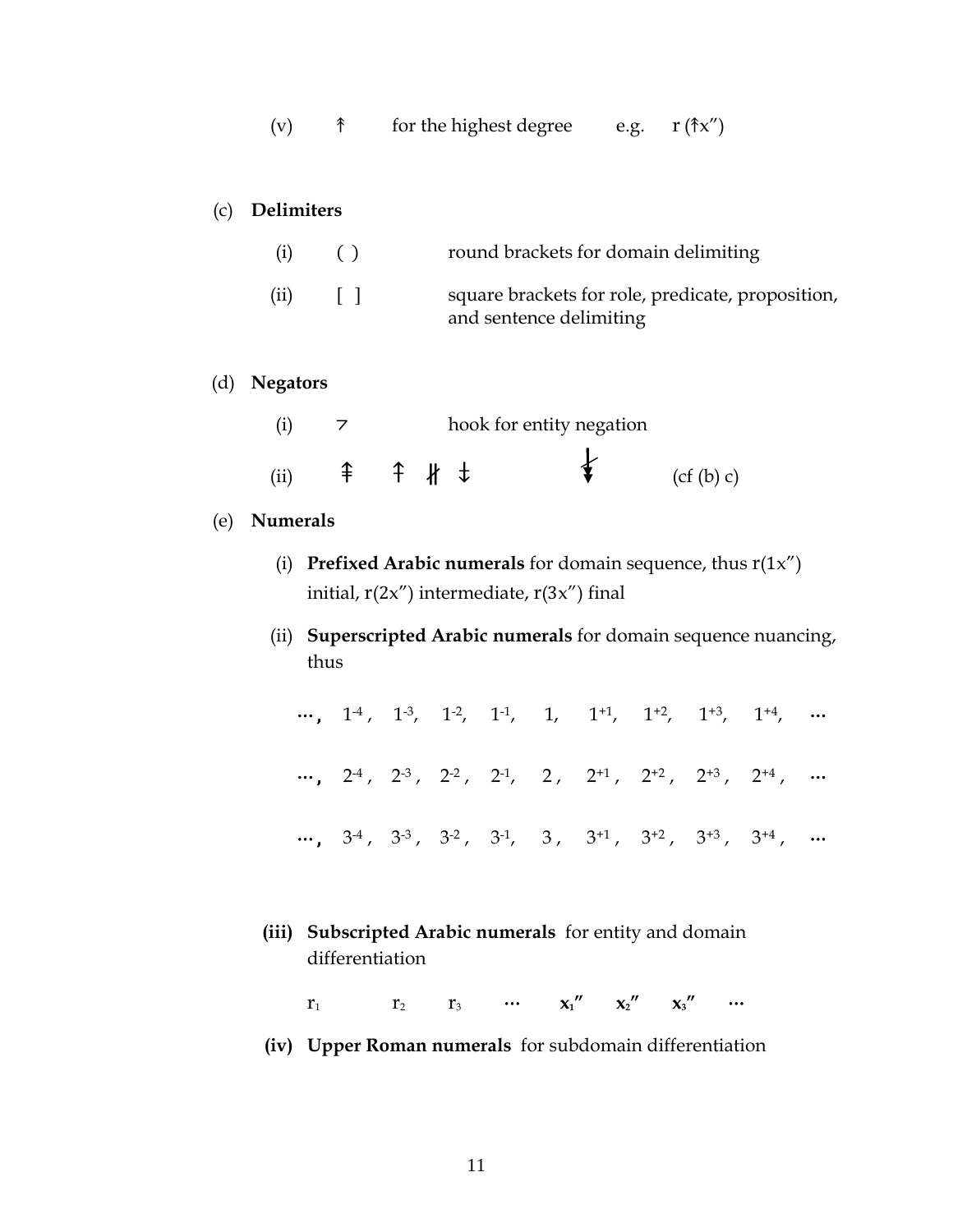- $\Box$  Io" statement, IIo" question, IIIo" directive, IVo" exclamation
- Im" abiotic , IIm" plant , IIIm" animal
- $\Box$  Io" solid , IIo" liquid , IIIo" gas
- $\Box$  Iv" female , IIv" male , Øv" sexless
- $\Box$  Ip" visual perception , IIp" auditory perception , IIIp" tactile perception , IVp" olfactory perception , Vp" gustatory perception
- Iℓ" one-dimensional space , IIℓ" two-dimensional space , IIIℓ"three-dimensional space
- $\Box$  It" past time , IIt" present time , IIIt" future time
- $\Box$  Iδ" relative change, zδ" causative change, III δ" contactive change
- $\Box$  Iω" relative zero change, IIω" causative zero change, IIIω " contactive zero change

#### (f) **Dotted circle**

Ox" for interior location

- (g) **Primes**
	- r" single prime for entity plurality
	- x" double prime for domain
- (h) **Domain indifference /neutrality**  $\mathcal{O}''$

Now that we have the formal language of the force-predicate theory in place, let us test its power of meaning representation, starting with canonical sentences. A canonical sentence results from temporalization of a proposition, hence  $[r_1(\tau')\Sigma Rr_2(t'')$ . Our comparative analytical discussion will be based on example sentences together with their role-theoretical characterizations derived from Brown/Miller (1991) and Huddleston/Pullum (2002), here respectively abbreviated to B/M and H/P. As a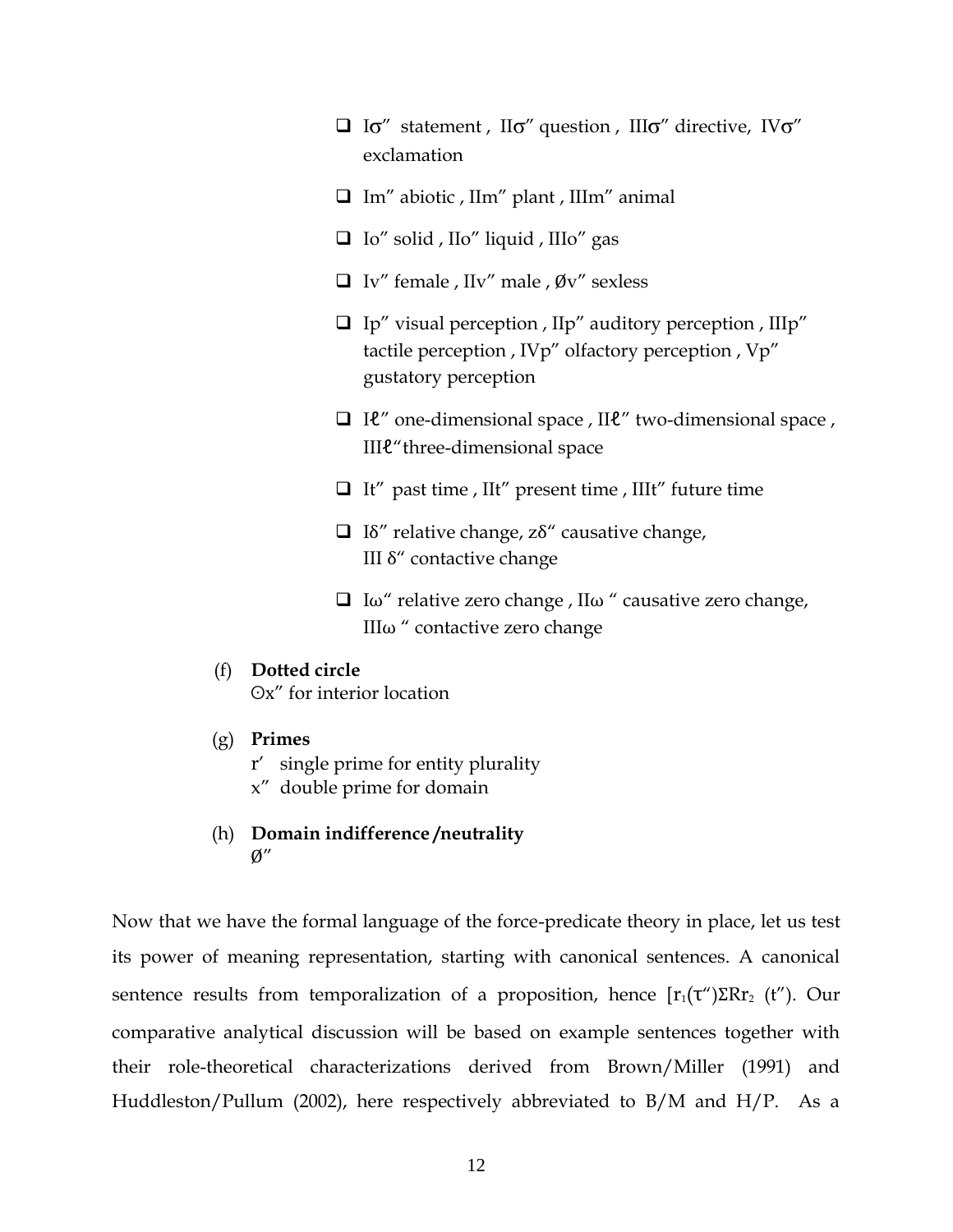preliminary to the confrontation of B/M and H/P with the language of the forcepredicate theory, let the following formal definitions of the six predicate types be recorded.

- $\Box$  r<sub>1</sub>(x<sub>1</sub>"(y<sub>1</sub>"))BR r<sub>2</sub>(x<sub>2</sub>"(y<sub>2</sub>")) r<sub>1</sub> in domain x<sub>1</sub>" in y<sub>1</sub>" undergoes a change relative to  $r_2$ "in domain  $x_2$ " in domain  $y_2$ ".
- $\Box$   $r_1(x_1''(y_1''))ZR\,r_2(x_2''(y_2''))$   $r_1$  in domain  $x_1''$  in domain  $y_1''$  persists in a nonchange relative to  $r_2$  in domain  $x_2$ " in domain  $y_2$ ".
- $\Box$   $r_1(x_1''(y_1''))$ CE  $r_2(x_2''(y_2''))$   $r_1$  in domain  $x_1''$  in domain  $y_1''$  causes  $r_2$  in domain  $x_2''$ in domain  $y_2$ ".
- $\Box$   $r_1(x_1''(y_1''))$ KE  $r_2(x_2''(y_2''))$   $r_1$  in domain  $x_1''$  in domain  $y_1''$  countercauses  $r_2$  in domain  $x_2$ " in domain  $y_2$ ".
- $\Box$   $r_1(x_1''(y_1''))NA r_2(x_2''(y_2''))$   $r_1$  in domain  $x_1''$  in domain  $y_1''$  makes contact with  $r_2$  in domain  $x_2$ "in domain  $y_2$ ".
- $\Box$  r<sub>1</sub>(x<sub>1</sub>"(y<sub>1</sub>"))TA r<sub>2</sub>(x<sub>2</sub>"(y<sub>2</sub>")) r<sub>1</sub> in domain x<sub>1</sub>" in domain y<sub>1</sub>" is in contact with r<sub>2</sub> in domain  $x_2$ " in domain  $y_2$ ".
- (1) **The string** broke. [ B/M p.109] PATIENT (1a)  $r_1 (Io'') BRr_2(3f'')$
- (2) **Harold** ran **a mile**. [B/M p.109] AGENT RANGE (2a)  $r_1(h'')BR r_2(2g''(n''/l''))$
- (3) **Susan** went to **Denmark**. [B/M p.309] AGENT LOCATIVE GOAL (3a)  $r(h'')BR r_2(3\ell'')$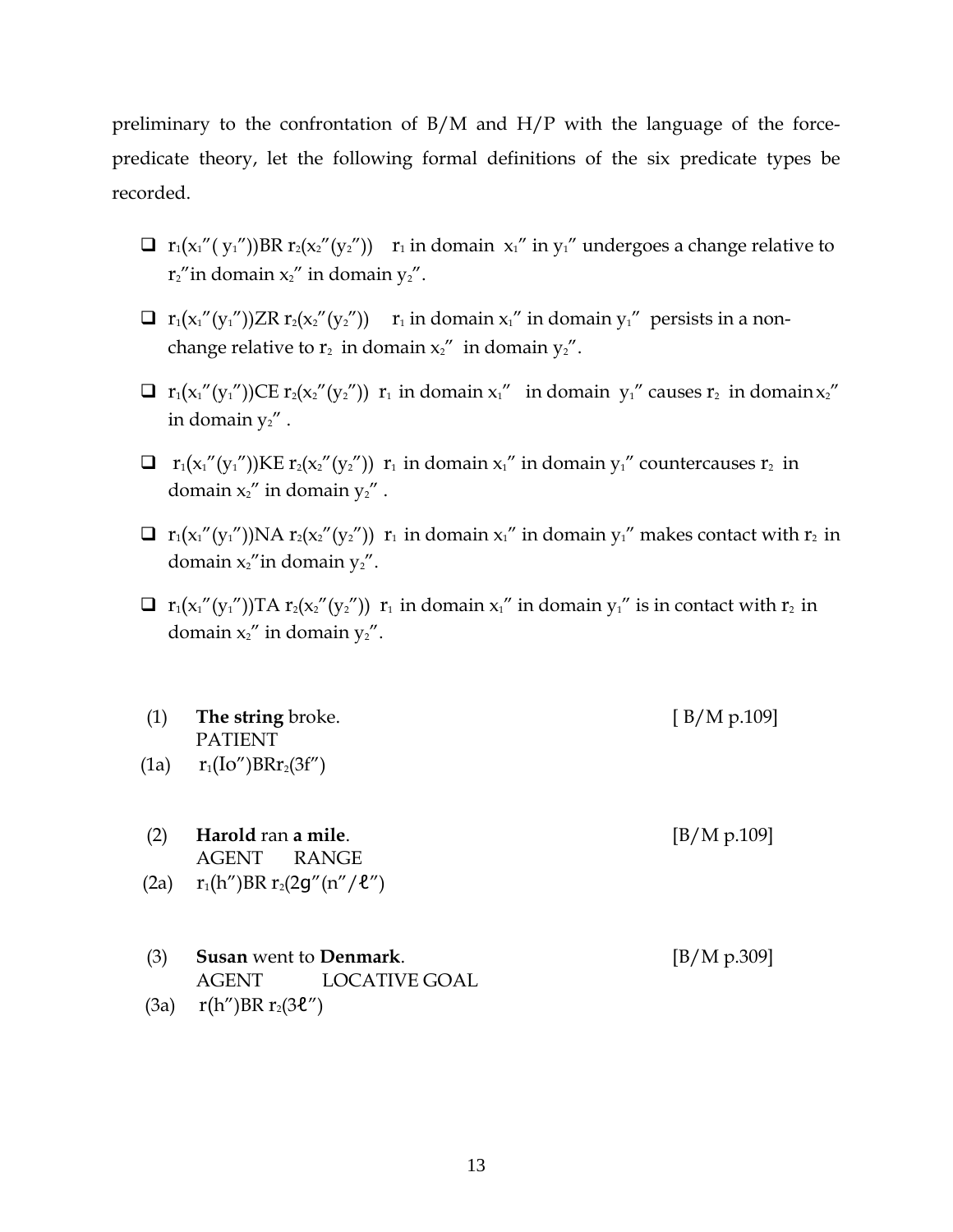| (4)   | <b>Yasuko</b> is arriving from <b>Kyoto</b> .<br><b>LOCATIVE SOURCE</b><br><b>AGENT</b>           | [B/M p.309]  |
|-------|---------------------------------------------------------------------------------------------------|--------------|
| (4a)  | $r_1(h'')BR r_2((1\ell'')$                                                                        |              |
| (5)   | Helen travelled via Samarkand.<br><b>LOCATIVE PATH</b><br><b>AGENT</b>                            | [B/M p.309]  |
| (5a)  | $r_1(h'')BR r_2(2\ell'')$                                                                         |              |
| (6)   | <b>She</b><br>home.<br>ran<br>THEME/AGENT<br><b>GOAL</b><br>$r_1(h'')BR r_2(3g''(\ell''/h''))$    | [H/P p.232]  |
| (7)   | <b>She</b><br>mad.<br>went<br><b>GOAL</b><br><b>THEME</b><br>$r_1(h'')BR r_2(3f''(g''(c''/b'')))$ | [H/P p.232]  |
| (8)   | The painting cost £5,000.<br><b>NEUTRAL</b><br><b>RANGE</b>                                       | [B/M p.309]  |
| (8a)  | $r_1(Im'')ZR r_2(g''(n''/u''))$                                                                   |              |
| (9)   | Celia is cold/sad.<br><b>DATIVE</b>                                                               | [B/M p.309]  |
| (9a)  | $r_1(h'')ZR r_2(f'')$                                                                             |              |
| (10)  | The child is sleeping.<br><b>NEUTRAL</b>                                                          | [ B/M p.309] |
| (10a) | $r_1(h'')ZR\ r_2(f''(g''(h''\setminus c'')))$                                                     |              |
| (11)  | The town is<br>dirty.<br><b>NEUTRAL</b><br><b>ATTRIBUTE</b>                                       | [B/M p309]   |
| (11a) | $r_1(g''(\ell''/h'')) ZRr_2(f'')$                                                                 |              |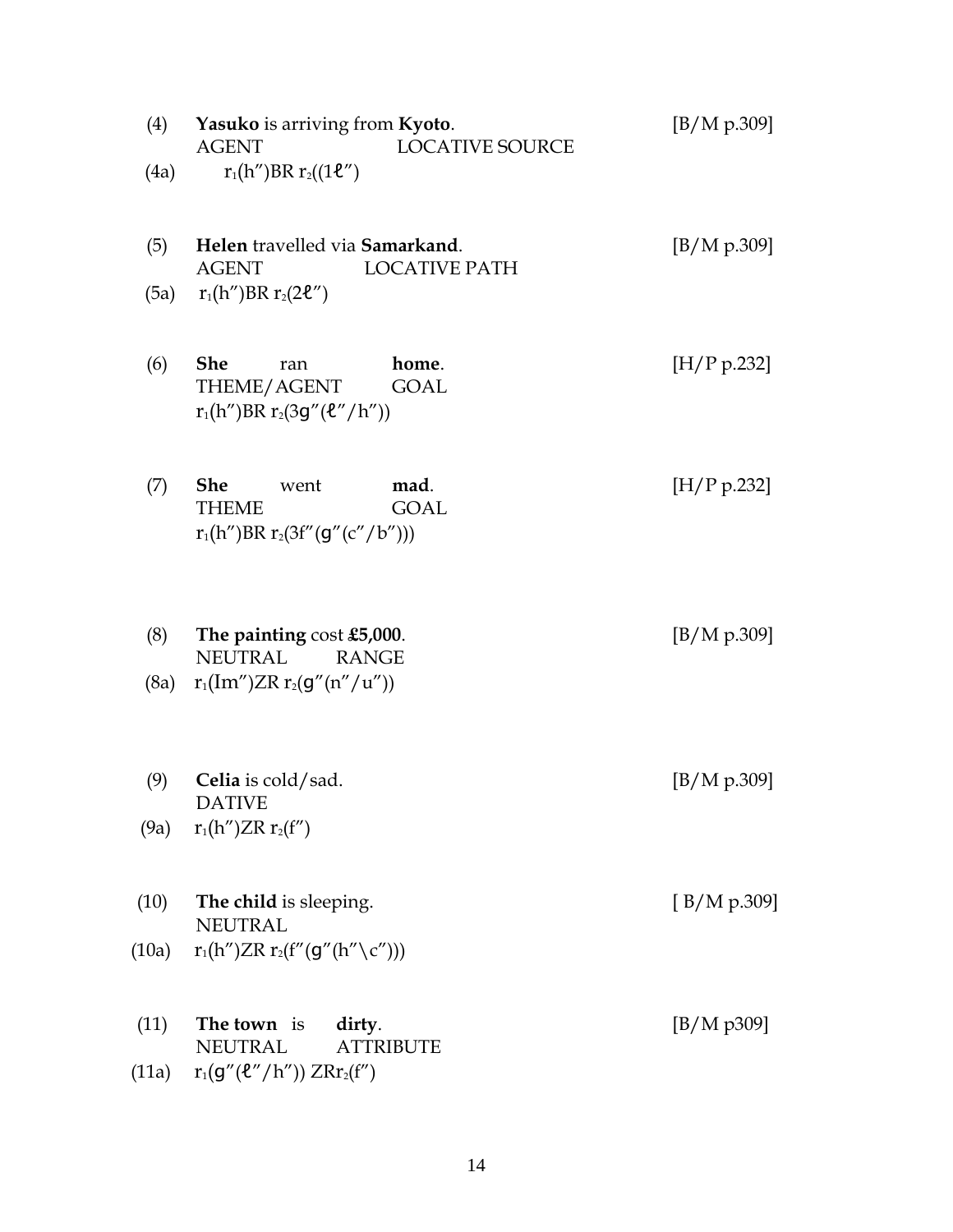| Fiona is the convener.<br><b>NEUTRAL</b><br><b>ROLE</b> | [B/M p.309]                                                                                                                                                            |
|---------------------------------------------------------|------------------------------------------------------------------------------------------------------------------------------------------------------------------------|
| $r_1(h'') Z R r_2(\ f''\)$                              |                                                                                                                                                                        |
| She is on the balcony.<br>THEME SPATIAL LOCATION        | $[H/P pp.232-3]$                                                                                                                                                       |
| $r_1(h'')ZR r_2(g''(\ell''/Io''))$                      |                                                                                                                                                                        |
| The meeting is at noon.                                 | [H/P p.233]                                                                                                                                                            |
| $r_1(a'')ZR r_2(t'')$                                   |                                                                                                                                                                        |
| <b>She</b> was singing.                                 | [B/M p.309]                                                                                                                                                            |
| $r_1(h'')CE r_2(a''(g''(k''/u'')))$                     |                                                                                                                                                                        |
| The dog is digging a hole.                              | [B/M p.309]                                                                                                                                                            |
| $r_1(IIIm'')CE r_2(g''(\ell''\N{o''}))$                 |                                                                                                                                                                        |
| Kim wrote the letter.                                   | [H/P p.227]                                                                                                                                                            |
| $r_1(h'')CE r_2(g''(Io''/a''))$                         |                                                                                                                                                                        |
| Kim heard an explosion.                                 | [H/P p.227]                                                                                                                                                            |
| $r_1(h''(IIp''))NAr_2(a'')$                             |                                                                                                                                                                        |
| They kissed us.                                         | [H/P p.231]                                                                                                                                                            |
| (19a) $r_1'(h'')NAr_2'(h'')$                            |                                                                                                                                                                        |
|                                                         | <b>THEME</b><br>TEMPORAL LOCATION<br><b>AGENT</b><br><b>AGENT</b><br><b>RESULT</b><br><b>AGENT</b><br><b>FACTITIVE</b><br>EXPERIENCER STIMULUS<br><b>AGENT PATIENT</b> |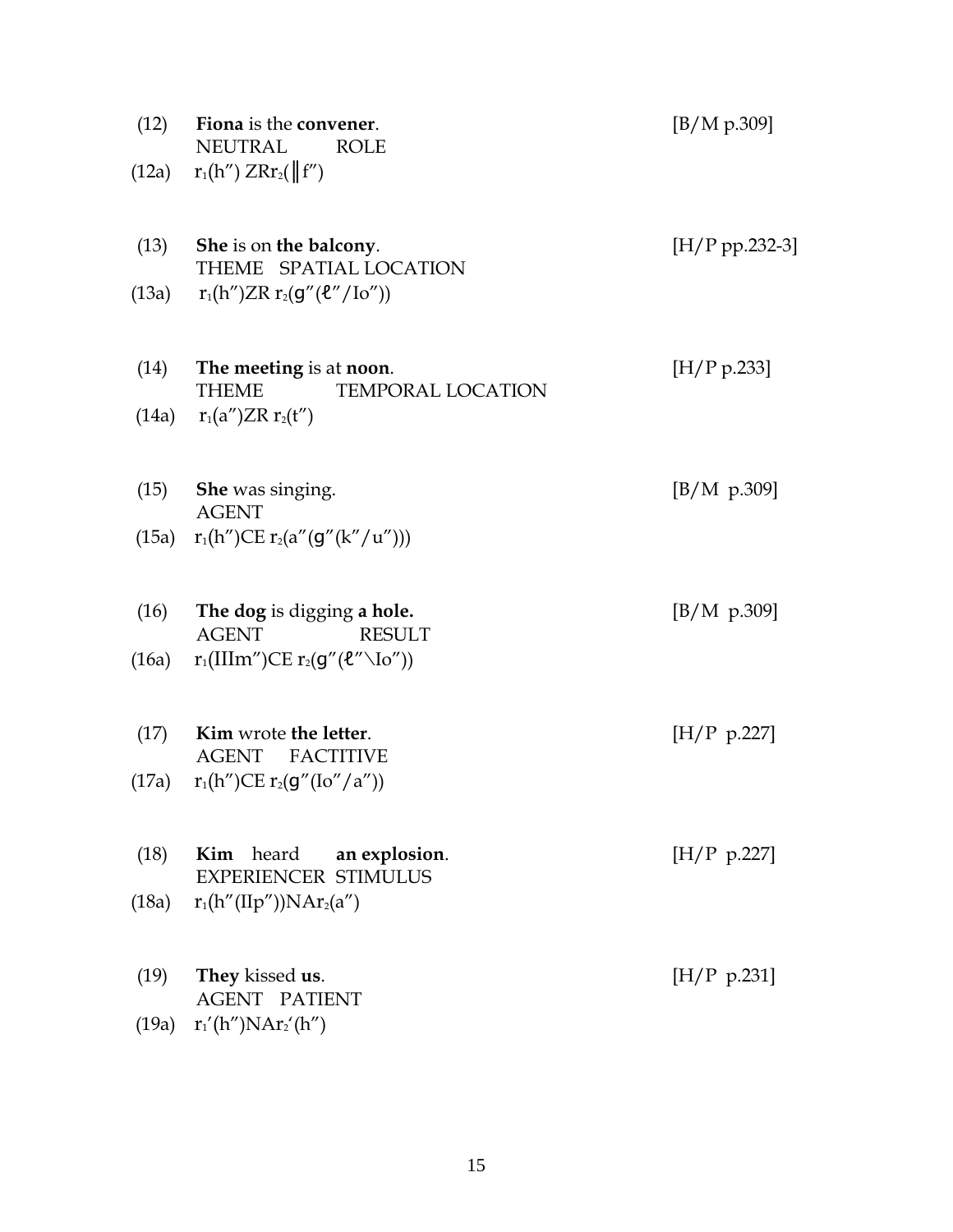| (20)  | <b>They</b> listened to <b>him</b> .<br><b>AGENT</b><br>NON-PATIENT | [H/P p.231] |
|-------|---------------------------------------------------------------------|-------------|
|       | (20a) $r'_1(h''(\uparrow \Pi p''))NAr_2(h'')$                       |             |
| (21)  | <b>We</b> heard <b>a bang</b> .<br><b>EXPERIENCER STIMULUS</b>      | [H/P p.231] |
|       | (21a) $r_1'(h''(IIp''))NAr_2(a'')$                                  |             |
| (22)  | Miranda knew all the answers.<br><b>DATIVE</b><br><b>NEUTRAL</b>    | [B/Mp.309]  |
| (22a) | $r_1(h''(c''))TA r_2'(a'')$                                         |             |
| (23)  | Harriet owns a cat.<br><b>DATIVE</b><br><b>NEUTRAL</b>              | [B/M p.309] |
|       | (23a) $r_1(h'')TAr_2(IIIm'')$                                       |             |
|       |                                                                     |             |
| (24)  | They liked me.                                                      | [H/P p.231] |
| (24a) | <b>AGENT</b><br>NON-PATIENT<br>$r_1'(h''(e''))TAr_2(h'')$           |             |
| (25)  | <b>They</b> remember <b>us</b> .                                    | [H/P p.231] |
|       | <b>AGENT</b><br>NON-PATIENT<br>(25a) $r_1'(h''(c''))TA r_2'(h'')$   |             |
|       |                                                                     |             |
| (26)  | He hates me.                                                        | [H/P p.231] |
|       | <b>EXPERIENCER STIMULUS</b><br>$(26a)$ $r_1'(h''(e''))TAr_2(h'')$   |             |
|       |                                                                     |             |
| (27)  | <b>They</b> believe <b>me</b> .                                     | [H/P p.231] |
|       | <b>EXPERIENCER STIMULUS</b><br>(27a) $r_1'(h''(c''))TA r_2(h'')$    |             |
|       |                                                                     |             |
| (28)  | We know the reason.                                                 | [H/P p.231] |
|       | <b>EXPERIENCER STIMULUS</b>                                         |             |
|       |                                                                     |             |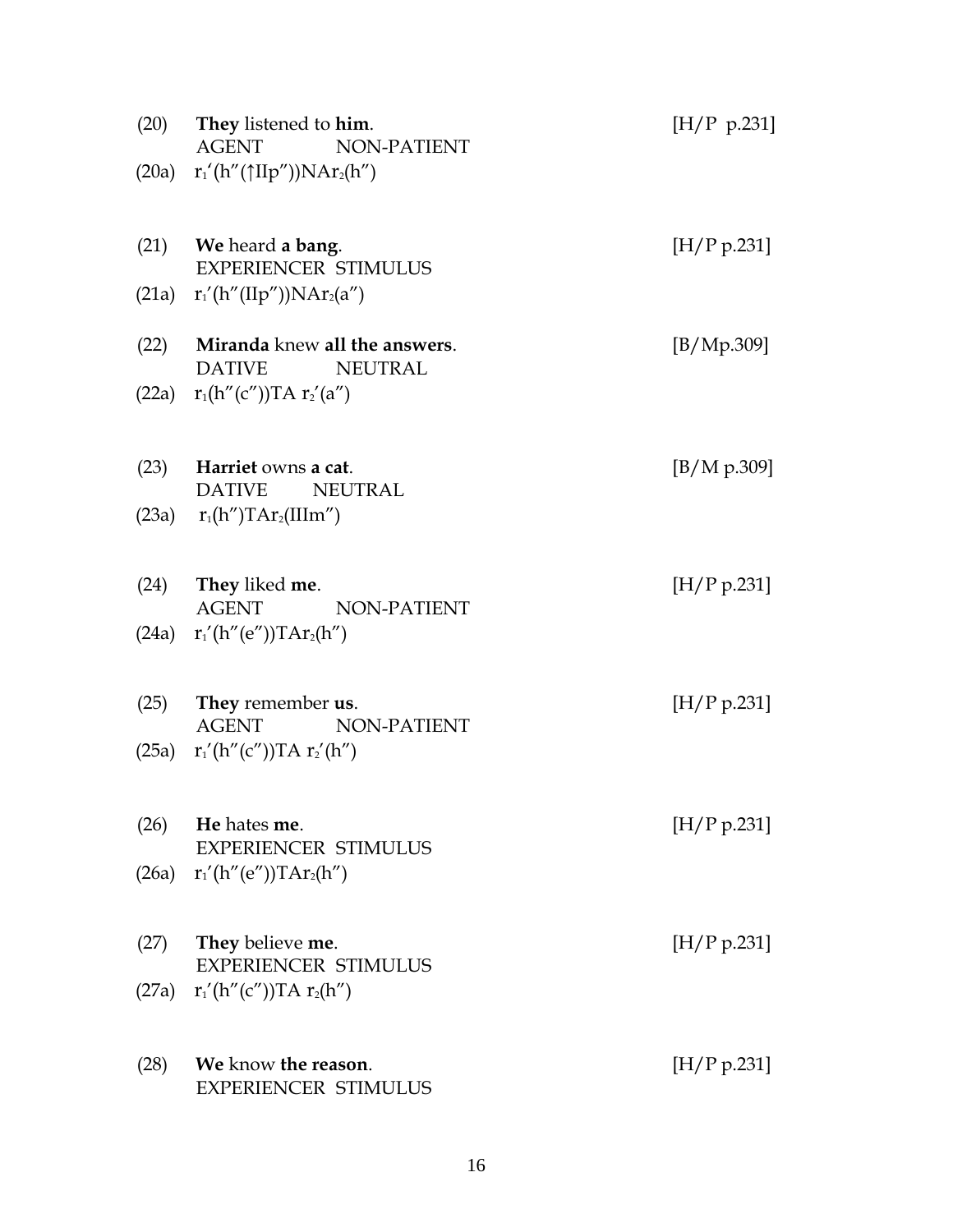|  | (28a) |  |  |  | $r_1'(h''(c''))TA r(a'')$ |  |  |
|--|-------|--|--|--|---------------------------|--|--|
|--|-------|--|--|--|---------------------------|--|--|

| (29)          | John sharpened the knife.<br><b>AGENT</b><br><b>PATIENT</b><br>(29a) $r_1(h'')CE[r_2(Io'')BRr_3(3f'')]$                                                                                                   | [B/M p.309] |
|---------------|-----------------------------------------------------------------------------------------------------------------------------------------------------------------------------------------------------------|-------------|
| (30)          | She gave the book to Bill.<br>AGENT PATIENT GOAL<br>$r_1(h'')CE[r_2(Io'')BRr_3(3h'')]$                                                                                                                    | [B/M p.309] |
| (31)          | I got the cassette from David.<br><b>AGENT PATIENT</b><br><b>SOURCE</b><br>$(31')$ David gave the cassette to me.<br>CAUSER CHANGE BEARER<br><b>REFERENCE</b><br>(31a) $r_1(h'')CE[r_2(Io'')BRr_3(3h'')]$ | [B/M p.309] |
| (32)          | The show delighted us.<br>STIMULUS<br><b>EXPERIENCER</b><br>(32a) $r_1(a'')CE[r_2'(h'')BRr_3(3f''(e''))]$                                                                                                 | [H/P p.234] |
| (33)          | The knife cut the lace.<br>INSTRUMENT/CAUSER PATIENT<br>(33a) $r_2(Io'')CE[r_3(Io'')BRr_4(3f'')]$                                                                                                         | [H/P p.231] |
| (34)<br>(34a) | The rain ruined the crop.<br><b>CAUSER</b><br><b>PATIENT</b><br>$r_1(g''(Io''/ll'')t''))CE[r_2(g''(IIm''/ll'')t''))BRr_3(3f'')]$                                                                          | [H/P p.230] |
| (35)<br>(35a) | The thought of being alone<br>scares me.<br><b>STIMULUS</b><br><b>EXPERIENCER</b><br>$r_1(a'')CE[r'_2(h'')BRr_3(3f'')]$                                                                                   | [H/P p.231] |
| (36)          | Kim<br>Pat.<br>the key<br>to<br>gave                                                                                                                                                                      | [H/P p.233] |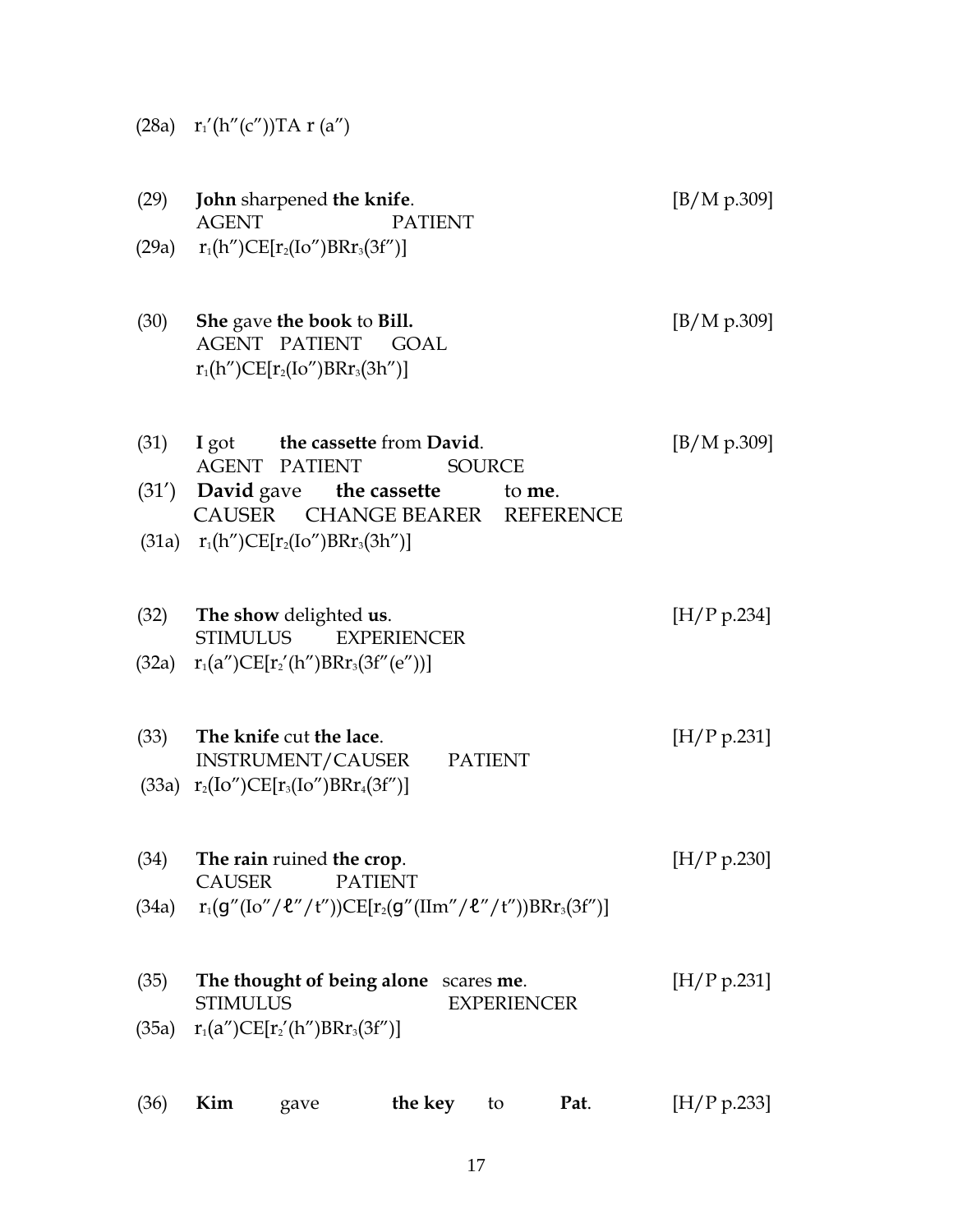| (36a)         | GOAL/RECIPIENT<br>SOURCE/AGENT<br><b>THEME</b><br>$r_1(h'')CE[r_2(Io'')BRr_3(3h'')]$                                                                                              |                     |
|---------------|-----------------------------------------------------------------------------------------------------------------------------------------------------------------------------------|---------------------|
| (37)<br>(37a) | Kim shot the intruder.<br><b>AGENT PATIENT</b><br>$r_1(h'')CE[r_2(Io'')CE[r_3(h'')BRr_4(f'')]]$                                                                                   | [H/P p.227]         |
| (38)          | I cut the lace with the knife.<br><b>PATIENT</b><br><b>AGENT</b><br><b>INSTRUMENT</b><br>(38a) $r_1(h'')CE[r_2(Io'')CE[r_3(Io'')BRr_4(3f'')]]$                                    | [H/P p.231]         |
| (39)<br>(39a) | hit<br>They<br>me.<br><b>AGENT</b><br><b>PATIENT</b><br>$r_1'(h'')CE[r_2(Io'')NAr_3(h'')]$                                                                                        | [H/P p.231]         |
| (40)          | did cruel things<br>to him.<br>They<br><b>AGENT</b><br><b>PATIENT</b><br>(40a) $r_1'(h'')CE[r_2'(a'')NAr_3(h'')]$                                                                 | [H/P p.231]         |
| (41)          | The light went from<br>red to<br>green.<br><b>THEME</b><br><b>SOURCE</b><br><b>GOAL</b><br>(41a) $r_1(a'')BR[r_2(1f'')]BRr_3(3f'')$                                               | [H/P p.233]         |
| (42)<br>(42a) | She ran from the post office via the railway station to the bus-station<br>THEME/AGENT SOURCE<br><b>PATH</b><br>$[[r_1(h'')BRr_2(1g''(h''/l''))]BRr_3(2g''(h''/l''))]BRr_4(3l'')$ | GOAL<br>[H/P p.233] |

(43) **I** contacted **Jane** via **her sister**. [B/M p 309] AGENT PATIENT (43a)  $[r_1(h'')NAr_2(h'')]BRr_3(2h'')$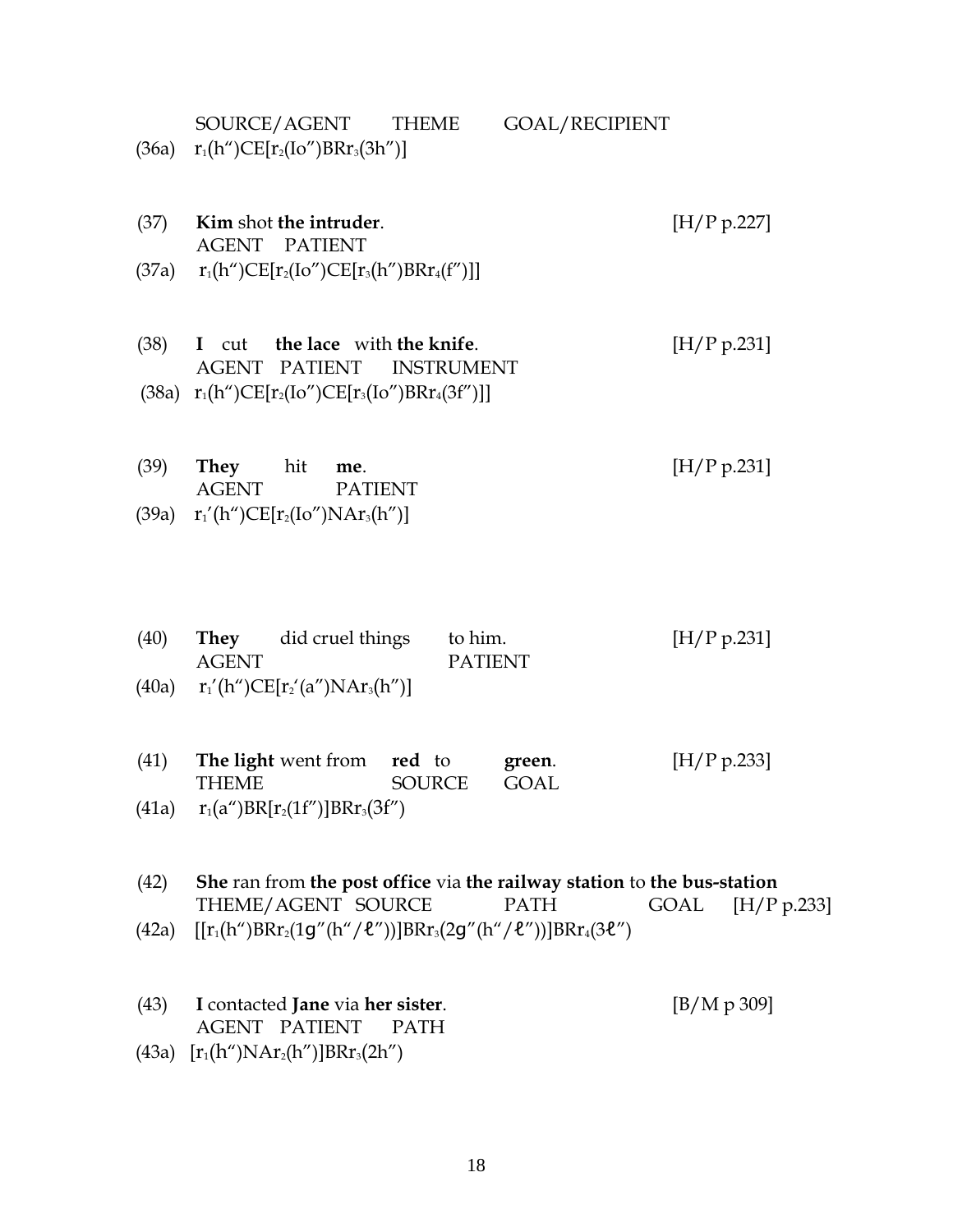| $(44)$ I will open the door for you. | [H/P p.233]                                        |                   |  |
|--------------------------------------|----------------------------------------------------|-------------------|--|
| AGENT                                |                                                    | THEME BENEFICIARY |  |
|                                      | (44a) $[r_1(h'')CE[r_2(Im'')BRr_3(f'')]BRr_4(h'')$ |                   |  |

In terms of predicate embedding our corpus evidences zero embedding (1)- (28), righthad embedding (29)-(40), left-hand embedding (41)-(43), and mixed embedding (44). Paying closer attention to the predicates themselves, we establish that the corpus attests to them as follows:

| [CE] $(15)-(17)$        | $[ZR]$ (8)-(14)    | $[BR]$ (1)- (7)         |
|-------------------------|--------------------|-------------------------|
| [CE[BR] $(29)$ - $(36)$ | [TA] $(22)-(28)$   | [NA] $(18)-(21)$        |
| [BR]BR $(41)$           | $CE[NA] (39)-(40)$ | $[CE[CE[BR]] (37-(38))$ |
| [CE[BR]]BR(44)          | [NA]BR $(43)$      | [ [BR] BR] BR (42)      |

Noteworthy is the absence of [KE] and [KE[ZR], although the latter is readily exemplifiable as in (45).

### (45) **The government** is detaining **him** on **a remote island**.

(45a)  $r_1(g''(h''/a''/l''))KE[r_2((h'')ZRr_3(g''(l''/m''))]$ 

Still more noteworthy is the canonizing pre-treatment of the example sentence in (31). Until now we have been formalizing canonical statements. Using the sentence in (46), we would like to show how non-canonical sentences are formalized in the language of the force-predicate theory.

| (46)  | Kofi gave an old watch to Kwame.      |   |               |
|-------|---------------------------------------|---|---------------|
| (46a) | $[r_1(h'')CE[r_2(Io'') BRr_3(3h'')]]$ | 三 | $r_4(\tau'')$ |
| (46b) | $[r_4(\tau'')BRr_5(It'')]$            | 三 | $r(\sigma'')$ |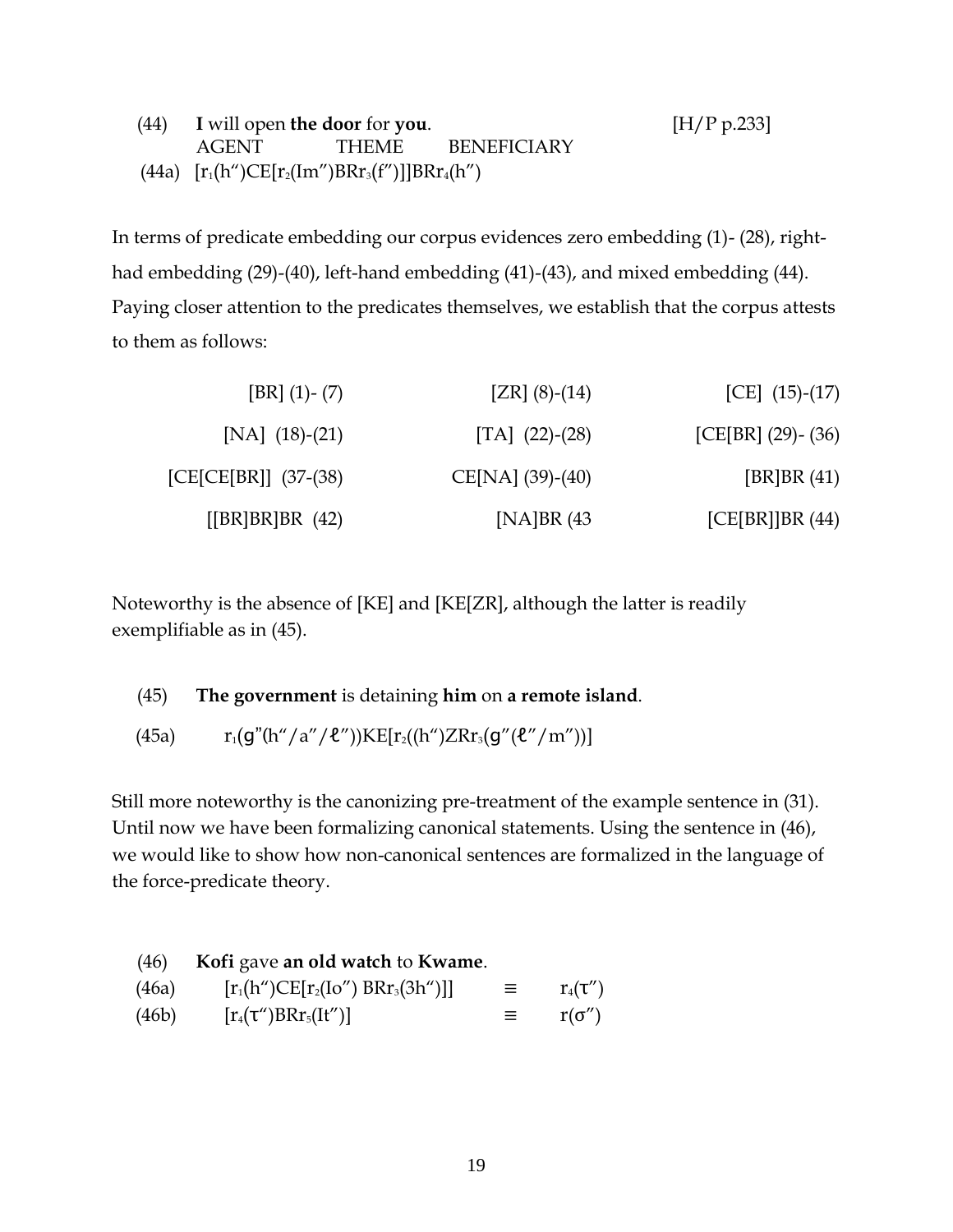For the proposition in (46a) there is a related family of canonical statements in (46b) resulting from the temporalization.

(47) It was the case that **Kofi** gave **an old watch** to **Kwame**. (47a) •  $[r(\sigma'')]$ (48) It was **Kofi** who gave **an old watch** to **Kwame**. (48a) •  $r_1(h'')[r(\sigma'')]$ 

(49) **An old watch** was given to **Kwame** by **Kofi**. (49a) •  $r_2(Im'')[r(\sigma'')]$ 

(50) To **Kwame**, **Kofi** gave **an old watch**. (50a) •  $r_3(3h'')[r(\sigma'')]$ 

(51) Did **Kofi** give **an old watch** to **Kwame**?  $(51a)$  ?[ $r(σ")$ ]

(52) To **whom** did **Kofi** give **an old watch**? (52a)  $?r_3(3x')[r(\sigma'')]$ 

(53) **Who** got **an old watch** from **Kofi**? REFERENCE CHANGE BEARER CAUSER (53a)  $2r(3x'')[r(\sigma'')]$ 

# (54) **What** did **Kofi** give to **Kwame**? (54a)  $2r(x'')[r(\sigma'')]$

(55) Was **an old watch** given to **Kwame** by **Kofi**?

(55a)  $?r(Io'')[r(σ'')]$ 

(56) Give **Kwame an old watch**.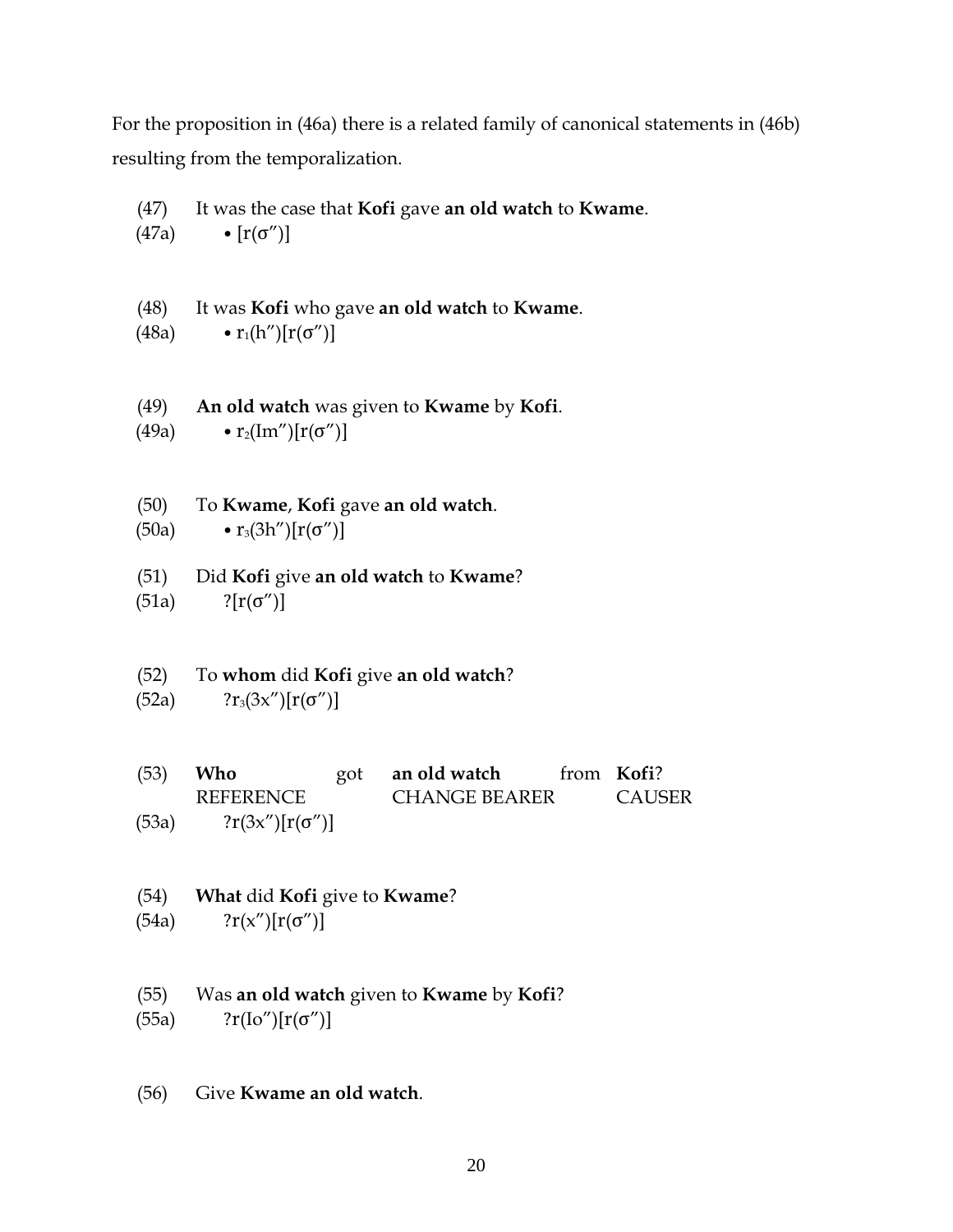|       | (56') Kofi, give Kwame           |          | an old watch.        |
|-------|----------------------------------|----------|----------------------|
|       | <b>CAUSER</b>                    | REFRENCE | <b>CHANGE BEARER</b> |
| (56a) | $-\bullet r_1(h'')[r(\sigma'')]$ |          |                      |
|       |                                  |          |                      |

- (57) Let **Kofi** give **an old watch** to **Kwame**.
- $(57a) \qquad -\cdot r_1(h'')[r(\sigma'')]$
- (58) To **Kwame** , give an **old watch**.
- (58") **Kofi** , to **Kwame** , give **an old watch**.

(58a)  $-•r_1(h'')r_3(3h'') [r(\sigma'')]$ 

- (59) How **Kofi** gave **an old watch** to **Kwame**!
- (59a)  $\{ [r(σ'')]$
- (60) What **an old watch Kofi** gave to **Kwame**!
- (60a)  $\ln_2(\text{Io}'') [r(\sigma'')]$

In this Section we have constructed a formal language and then used it to formalize statements, questions, directives, and exclamations. Throughout the representation of meaning we have strictly adhered to the definitions of predicate types [BR], [ZR], [CE] , [KE], [NA], and [TA]. But right-hand and left-hand predicate embedding (in (29) - (60)) leads to more complex predicate types. In the next Sections we present a linguistic analogue of the Periodic Table of Chemical Elements.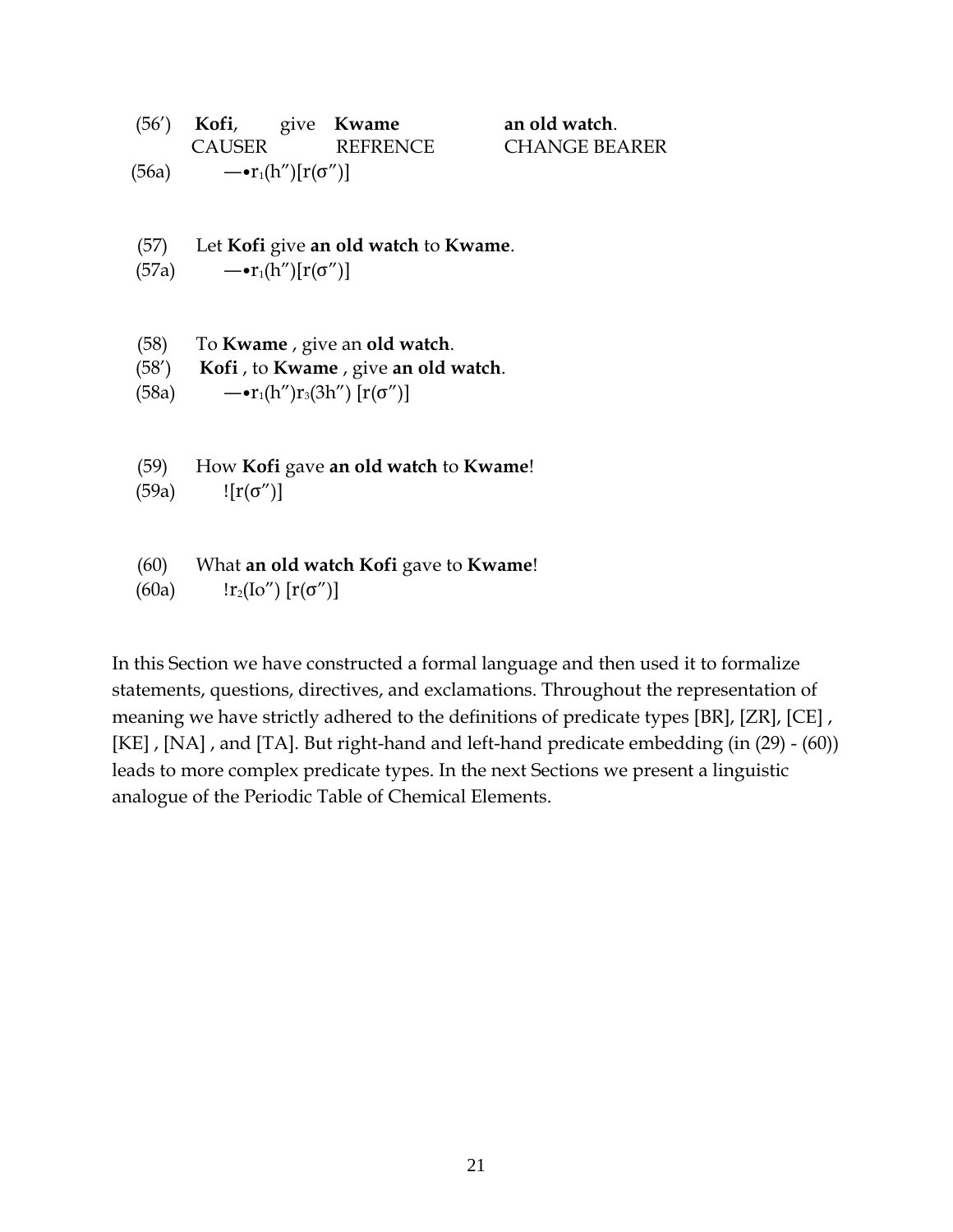# 4. PERIODIC TABLE OF SEMANTIC PREDICATES

In the Periodic Table of semantic Predicates, group membership accords with the sequence  $[\Sigma R]$  – [ $\psi A$ ]. Period membership not only conforms to right-hand followed by left-hand predicate embedding but also the sequence [ $\Sigma$ R]-[ $\Phi$ E] –[ $\psi$ A].

| THE PERIODIC TABLE OF SEMANTIC PREDICATES |                                     |                            |                                |                                          |                                             |                                             |
|-------------------------------------------|-------------------------------------|----------------------------|--------------------------------|------------------------------------------|---------------------------------------------|---------------------------------------------|
|                                           | Group I                             | Group II                   | Group III                      | Group IV                                 | Group V                                     | Group VI                                    |
| Period 1                                  | $1[\Sigma R]$                       | $2[\PhiE]$                 | $3[\psi A]$                    |                                          |                                             |                                             |
| Period 2                                  | $4\Sigma R[\Sigma R]$               | $5\Sigma R[$ ΦE]           | $6\Sigma R[\psi A]$            | $7[\Sigma R]\Sigma R$                    | $8[\Sigma R]\Phi E$                         | $9$ [ $\Sigma$ R] $\psi$ A                  |
| Period 3                                  | 10ΦΕ[ΣR]                            | 11ФЕ[ФЕ]                   | $12\Phi E[\psi A]$             | $13[\Phi E]\Sigma R$                     | 14[ФЕ]ФЕ                                    | $15[\Phi E]\psi A$                          |
| Period 4                                  | $16\psi A[\Sigma R]$                | $17\psi$ A[ $\Phi$ E]      | $18\psi A[\psi A]$             | 19 [ $\psi$ A]ΣR                         | 20[ψΑ]ΦΕ                                    | $21[\psi A]\psi A$                          |
| Period 5                                  | $22\Sigma R[\Sigma R[\Sigma R]]$    | 23ΣR[ΣR[ΦΕ]]               | $24\Sigma R[\Sigma R[\psi A]]$ | $25[[\Sigma R]\Sigma R]\Sigma R$         | 26[[ΣR]ΣR]ΦΕ                                | $27$ [[ $\Sigma$ R] $\Sigma$ R] $\psi$ A    |
| Period 6                                  | 28 ΦΕ[ΣR[ΣR]]                       | 29 ΦΕ[ΣR[ΦΕ]]              | 30 ΦΕ[ΣR[ψΑ]]                  | 31[[ΦΕ]ΣR]ΣR                             | 32[[ΦΕ]ΣR]ΦΕ                                | 33[[ΦΕ]ΣR]ψA                                |
| Period 7                                  | $34\psi A[\Sigma R[\Sigma R]]$      | 35ψA[ΣR[ΦΕ]]               | $36\psi A[\Sigma R[[\psi A]]$  | $37$ [[ $\psi$ A] $\Sigma$ R] $\Sigma$ R | 38[[ψA]ΣR]ΦE                                | 39[[ψA]ΣR]ψA                                |
| Period 8                                  | $40\Sigma R[$ $\Phi E[\Sigma R]$ ]  | 41ΣR[ΦΕ[ΦΕ]]               | $42\Sigma R[\Phi E[\psi A]]$   | 43[[ΣR]ΦE]ΣR                             | 44[[ΣR]ΦE]ΦE                                | 45[[ΣR]ΦE]ψA                                |
| Period 9                                  | 46ΦΕ[ΦΕ[ΣR]]                        | 47ΦΕ[ΦΕ[ΦΕ]]               | 48ΦΕ[ΦΕ[ψΑ]]                   | 49[[ΦΕ]ΦΕ]ΣR                             | 50[[ΦΕ]ΦΕ]ΦΕ                                | 51[[ΦΕ]ΦΕ]ψΑ                                |
| Period 10                                 | 52ψA[ $ΦE[ΣR]$ ]                    | 53γA[ΦΕ[ΦΕ]]               | $54\psi A[\Phi E[\psi A]]$     | 55[[ψA]ΦE]ΣR                             | 56[[ψΑ]ΦΕ]ΦΕ                                | 57[[ψΑ]ΦΕ]ψΑ                                |
| Period 11                                 | $58\Sigma R[\psi A[\Sigma R]]$      | 59ΣR[ψΑ[ΦΕ]]               | $60\Sigma R[\psi A][\psi A]]$  | $61[[\Sigma R]\psi A]\Sigma R$           | 62 $\left[\sum R\right]\psi A\right]\Phi E$ | 63 $\left[\sum R\right]\psi A\right]\psi A$ |
| Period 12                                 | 64 $\Phi$ E[ $\psi$ A[ $\Sigma$ R]] | 65ΦΕ[γΑ[ΦΕ]]               | $66\Phi E[\psi A[\psi A]]$     | $67[[\Phi E]\psi A]\Sigma R$             | 68[[ΦΕ]ψΑ]ΦΕ                                | 69[[ΦΕ]ψΑ]ψΑ                                |
| Period 13                                 | $70\psi A[\psi A[\Sigma R]]$        | $71\psi A[\psi A[\Phi E]]$ | $72\psi A[\psi A[\psi A]]$     | $73[[\psi A]\psi A]\Sigma R$             | 74[[ψΑ]ψΑ]ΦΕ                                | 75[[ψΑ]ψΑ]ψΑ                                |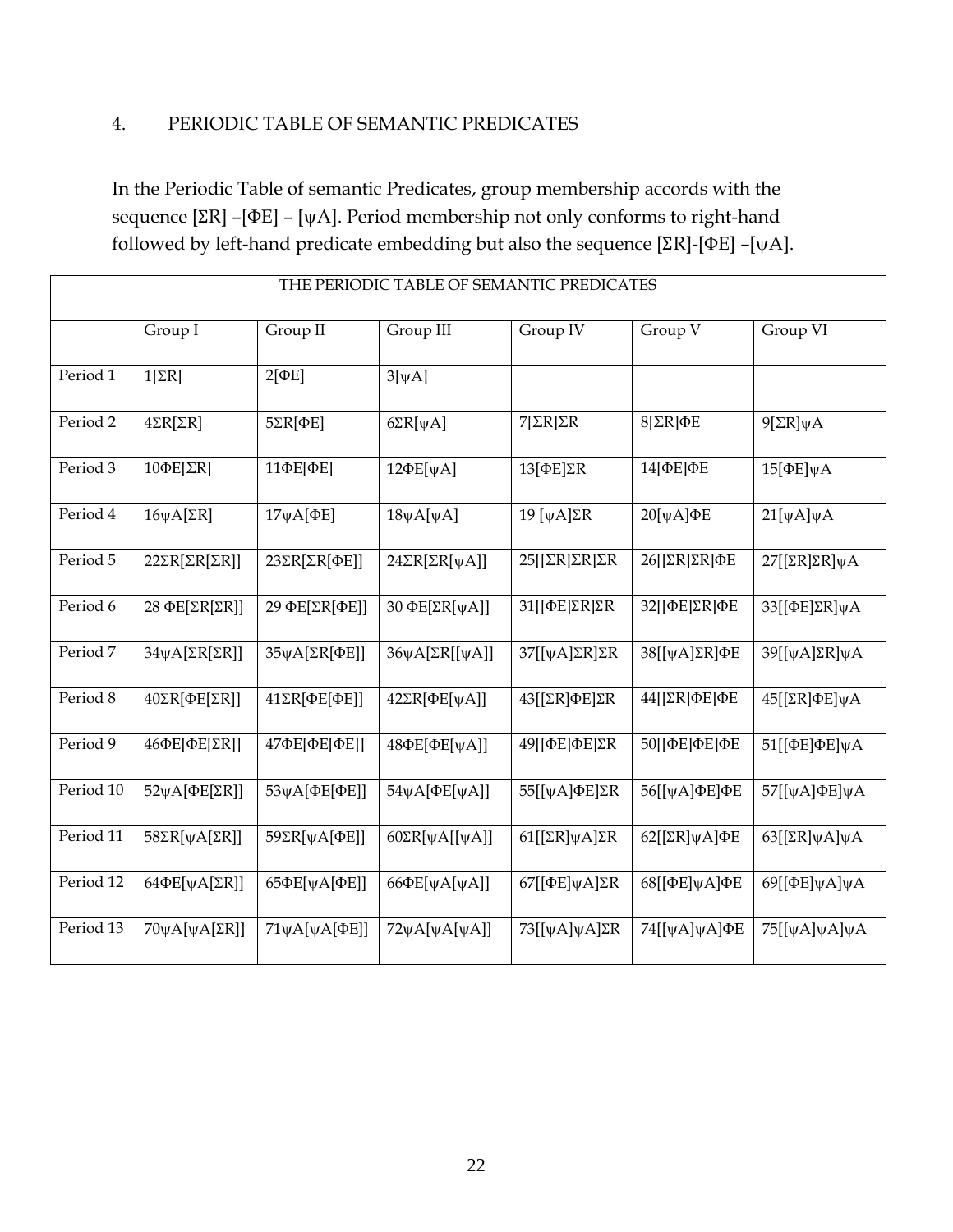### 5. CONCLUSION

From the foregoing in Sections 3 and 4, we would like to draw very general rules of meaning representation. If we let

|  | S = {f'', w'', d'', $\ell$ '', t'', q'', n'', j''}                            |
|--|-------------------------------------------------------------------------------|
|  | E = {g", a", h", m", τ", σ", δ", ω"}                                          |
|  | $H = \{v'', u'', b'', i'', s'', p'', e'', c'', k''\}$                         |
|  | and $\pi$ = $[\Sigma \mathbb{R}]$ , $[\Phi \mathbb{E}]$ , $[\psi \mathbb{A}]$ |

the rules can be formulated as follows:

| (1) $r_1(x'')$ ZR $r_2(y'')$ with $x'' \in S$ , $y'' \in S$            |                                                  |
|------------------------------------------------------------------------|--------------------------------------------------|
| (2) $r_1(x'')$ $\pi$ $r_2(y'')$                                        | with $x'' \in S$ , $y'' \in E$                   |
| (3) $r_1(x'')$ $\pi$ $r_2(y'')$                                        | with $x'' \in S$ , $y'' \in H$                   |
| (4) $r_1(x'')$ $\pi r_2(y'')$                                          | with $x'' \in E$ , $y'' \in S$                   |
| (5) $r_1(x'')$ $\pi$ $r_2(y'')$                                        | with $x'' \in \mathbb{E}$ , $y'' \in \mathbb{E}$ |
| (6) $r_1(x'')$ $\pi$ $r_2(h''(y''))$                                   | with $x'' \in E$ , $y'' \in H$                   |
| (7) $r_1(h''(x''))$ $\pi r_2(y'')$                                     | with $x'' \in H$ , $y'' \in S$                   |
| (8) $r_1(h''(x'')) \pi r_2(y'')$                                       | with $x'' \in H$ , $y'' \in E$                   |
| (9) $r_1(h''(x''))$ $\pi r_2(h''(y''))$ with $x'' \in H$ , $y'' \in H$ |                                                  |

These nine purportedly universal rules of meaning representation in conjunction with the periodic table of seventy five semantic predicates seem to logically , causally , or at least serendipitously , constitute an enticing prospect of being able to formalize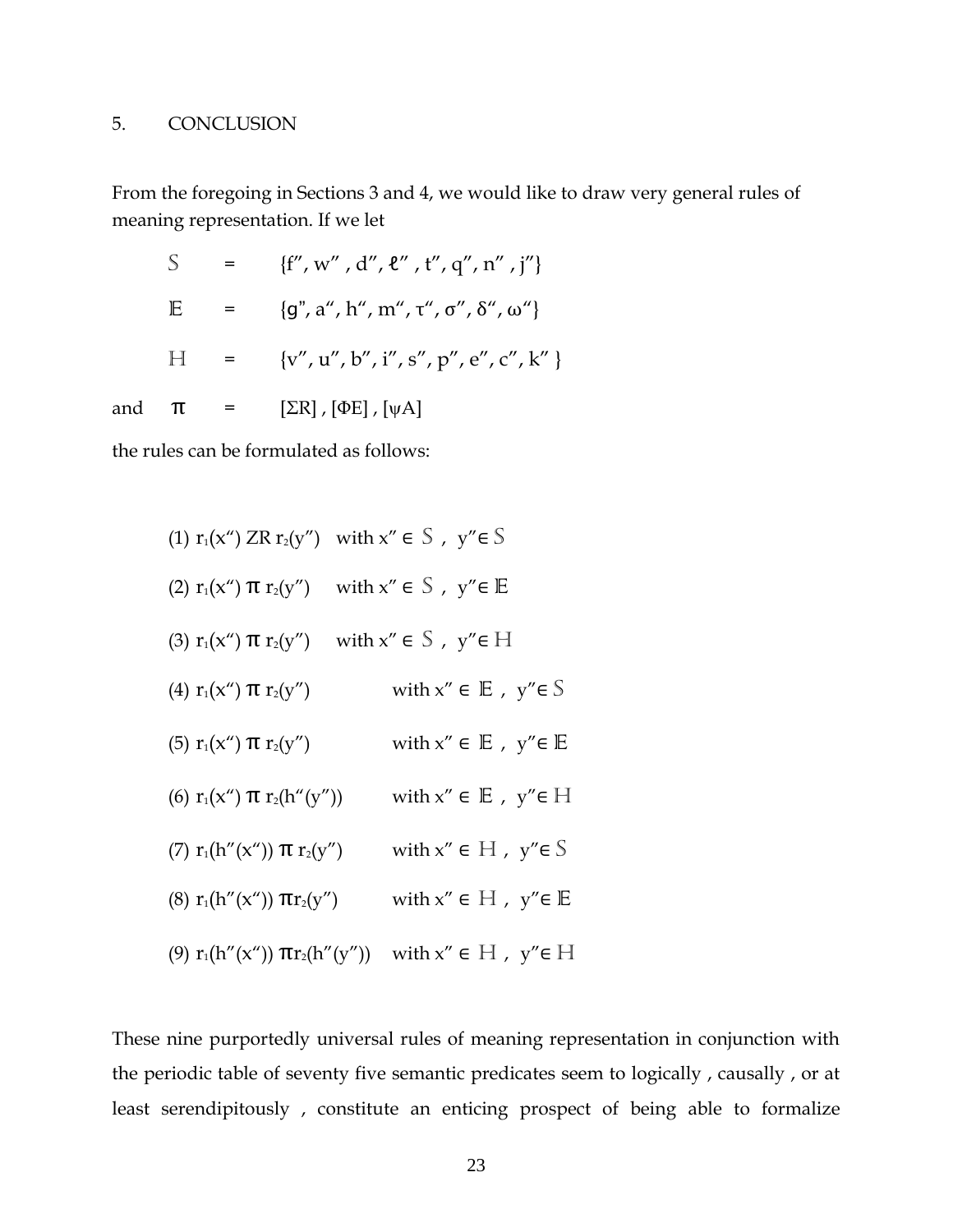semantic and pragmatic meaning shared by any given pair of source and target languages. It is extremely improbable that there is a natural language with at least a predicate that will be neither relative, causative, nor contactive.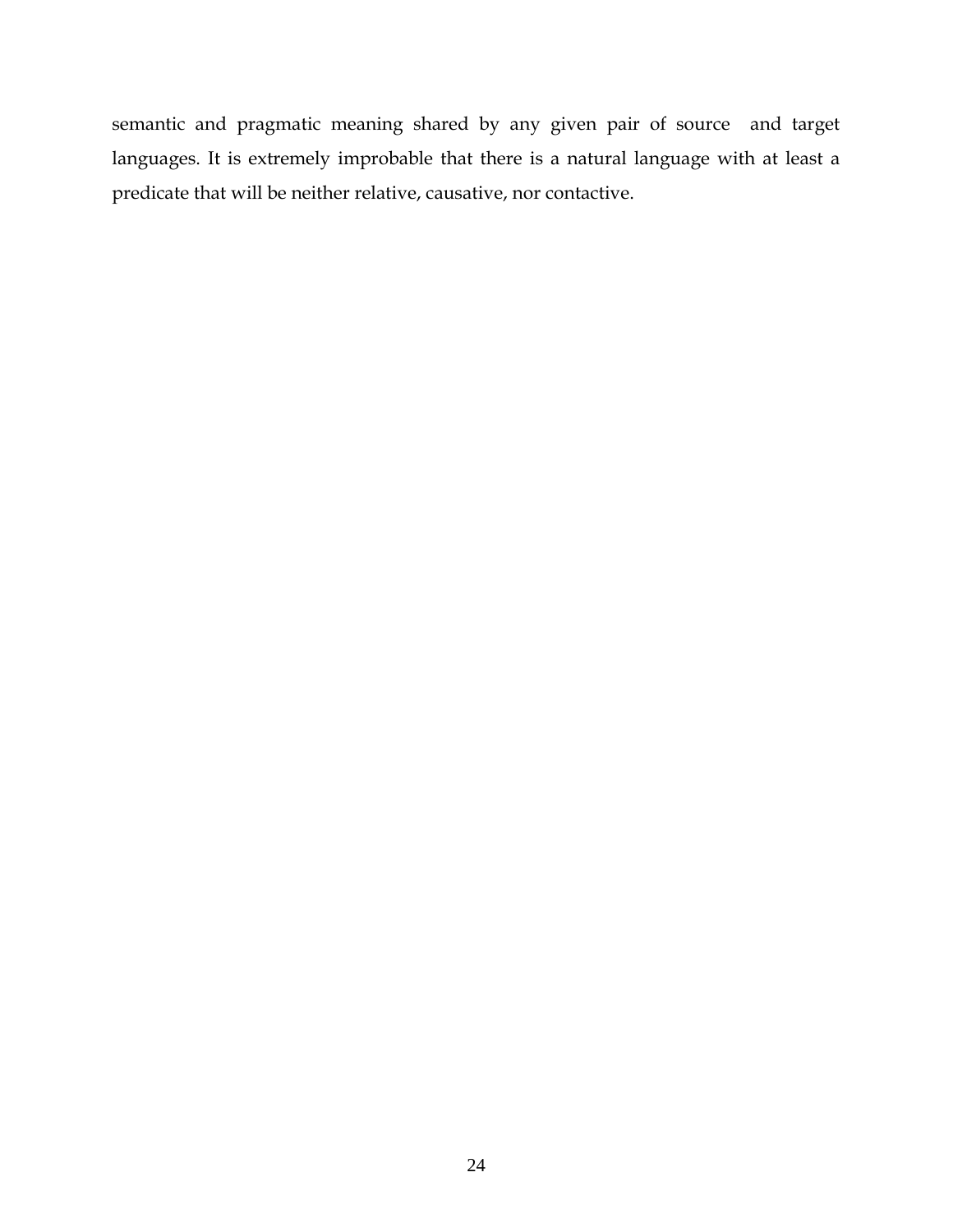### **References**

Bolshakov, Igor and Alexander Gelbukh (2004) *Computational Linguistics: Models, Resources, Applications,* Mexico: Ciencia de la Computacion

Brown, Keith and Jim Miller (1991) *Syntax: A Linguistic Introduction to Sentence Structure*, 2 nd edn, London and New York: Routledge.

Fromkin, Victoria, Robert Rodman and Nina Hyams (2003) *An Introduction to Language*, 7th edn; Boston, Massachusetts: Wadsworth Thomson.

Jurafsky, Daniels and James H. Martin (2000) *Speech and Language Processing,* Upper Saddle River, New Jersey 07458: Prentice Hall

Kiingi, K.B (2015a) "From Newton"s Laws of Motion to the Periodic Table of Semantic Predicates" accessible at [www.luganda.com](http://www.luganda.com/)

Kiingi, K.B (2015b) "Formalizing Statements, Questions, Directives and Exclamations" accessible at [www.luganda.com](http://www.luganda.com/)

Kroeger, Paul R. (2004) *Analysing Syntax: A Lexical-Functional Approach,* London: Cambridge UP